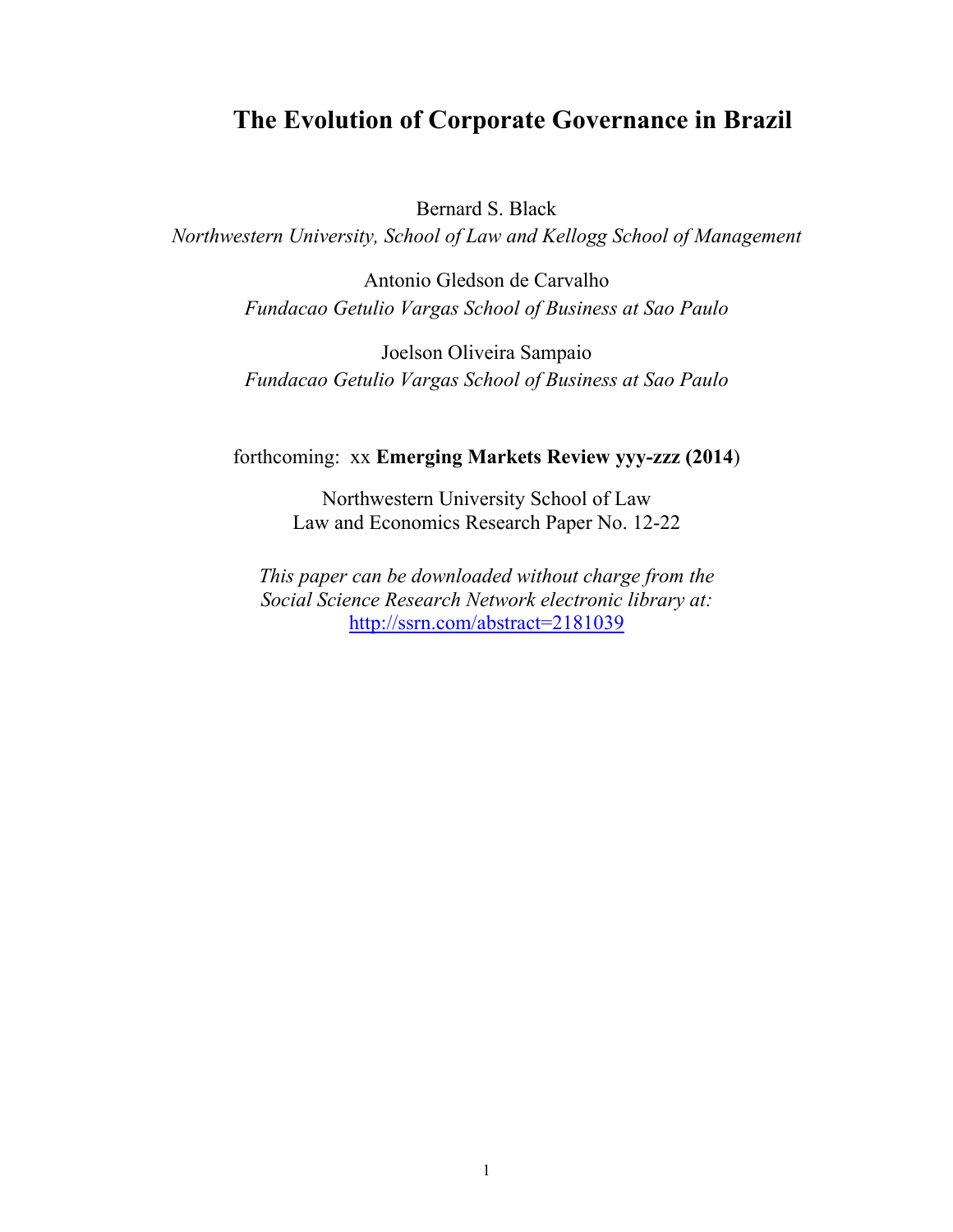# **The Evolution of Corporate Governance in Brazil**

**Bernard S. Black**

*Northwestern University School of Law and Kellogg School of Management* **Antonio Gledson de Carvalho**\*\*

*Fundacao Getulio Vargas School of Business at Sao Paulo* 

#### **Joelson Oliveira Sampaio**\*\*\*

*Fundacao Getulio Vargas School of Business at Sao Paulo*

#### **© 2012 Bernard S. Black. All rights reserved.**

**Abstract**. We use extensive hand collected surveys reporting governance practices in 2004, 2006, and 2009 to build a broad corporate governance index and analyze the evolution of corporate governance in Brazil and the association between governance and firm value. We find that corporate governance practices improved significantly over this period. This evolution is due to two main factors: 1) growth in Novo Mercado and Level II (NM&L2) listings, mainly through IPOs by new firms, and 2) improved practices at non-NM&L2 firms, principally adopting governance elements required for NM&L2 listing. Governance practices for firms already listed on NM&L2 were stable. Adoption of the elements of our governance index that are required for NM&L2 listing predicts higher firm value. In contrast, adoption of the remaining elements of our index does not predict firm value. Thus, governance changes appear to respond to investor preferences.

**Keywords**: Brazil, corporate governance, boards of directors, minority shareholders

JEL codes: G18, G30, G34, G39, K22, K29

Northwestern University School of Law, 775 E. Chicago Ave, Chicago, Il 60611. E-mail: bblack@northwestern.edu. Tel: (512) 503-2784. \*\*FGV-EAESP, Av Nove de Julho, 2029 – Sala 912, São Paulo, SP, Brasil 01313-902. Email: gledson.carvalho@fgv.br. Tel: (5511) 3281-7767. \*\*\* FGV-EAESP, Av Nove de Julho, 2029 – Sala 912, São Paulo, SP, Brasil 01313-902. Email: joelson.sampaio@fgv.br. Tel: (5511) 3281-3547. The authors thank Humberto Gallucci Netto and Pedro Luiz Aprigio for their excellent research assistance. We are grateful for valuable comments from an anonymous referee. We acknowledge the support of BMF&Bovespa, The Brazilian Institute for Corporate Governance, and the Global Corporate Governance Forum.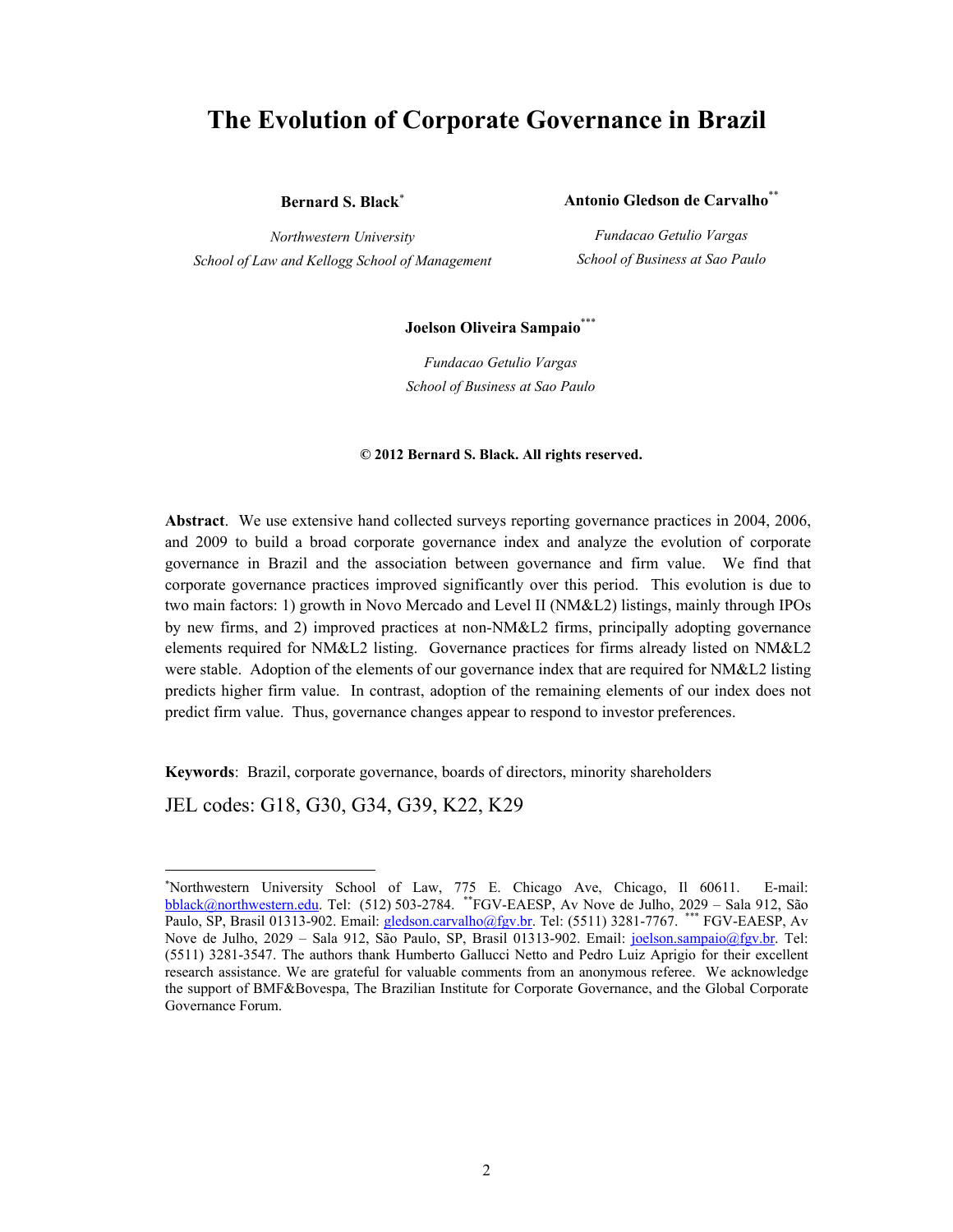#### **1 – Introduction**

As Claessens and Yurtoglu (2013) note in a recent survey of emerging markets, "the dynamic aspects of corporate governance reform are not yet well understood." We might add that the evolution of corporate governance over time has rarely been studied. This paper is an effort to begin to fill that gap. We first provide descriptive evidence on the evolution of corporate governance in Brazil over 2004-2009, a period of rapid change. We then connect those changes in governance to changes in firm value, and provide evidence on *which* governance changes predict higher value.

Brazil is a good place to study changes in corporate governance because its economy went through major changes in the past decades which made it both more feasible and more attractive for firms to raise equity capital, including specific actions to change corporate governance. Economic changes include strong economic growth, achievement of macroeconomic stability, investment grade status for the government and many individual firms; major Brazilian firms becoming worldclass competitors; revival of the stock market (including the rise of Novo Mercado); and development of pension funds, which became major investors in public company shares. Table 1 provides an overview of some of the major changes.

Significant changes were also observed in the stock market. Through the early 2000s, Brazil was seen as having relatively weak corporate governance. In a ranking of 49 countries based on 1997 corporate standards, Nenova (2003) placed Brazil  $24<sup>th</sup>$  for investor rights,  $43<sup>rd</sup>$  for enforcement of corporate law, and 40<sup>th</sup> for accounting standards. Moreover, Brazilian law allows for both voting and non-voting shares, and many Brazilian corporations are controlled by majority shareholders who own a majority of the corporation's voting shares, but a smaller economic interest.<sup>1</sup> Examples of expropriation of minority shareholders by controlling shareholders were common. Dyck and Zingales (2004) estimated the benefits of corporate control in 39 countries, based on the difference between trading prices and prices paid for control blocks. They found that Brazil had the greatest average control benefits, estimated at 65% of equity value.

In 2000, in response to a loss of trading volume to other markets, and the belief that loss of trading volume was related to weak protection for minority shareholders (including extensive use of non-voting shares, few outside directors, and low levels of disclosure), the São Paulo Stock Exchange (BM&FBovespa) created three high-governance listings (Novo Mercado, Level I and Level II). This contributed to a surge in initial public offerings, which had been nearly nonexistent until 2004; a leveling off in the number of listed companies, which had been shrinking; and sharply rising trading volume and liquidity (De Carvalho and Pennacchi, 2012). Most new listings were at

<sup>&</sup>lt;sup>1</sup> As of 2000, 89% of Bovespa-listed corporations had issued non-voting shares, representing 54% of all shares listed on Bovespa and the vast majority of trading volume (Nenova (2005)).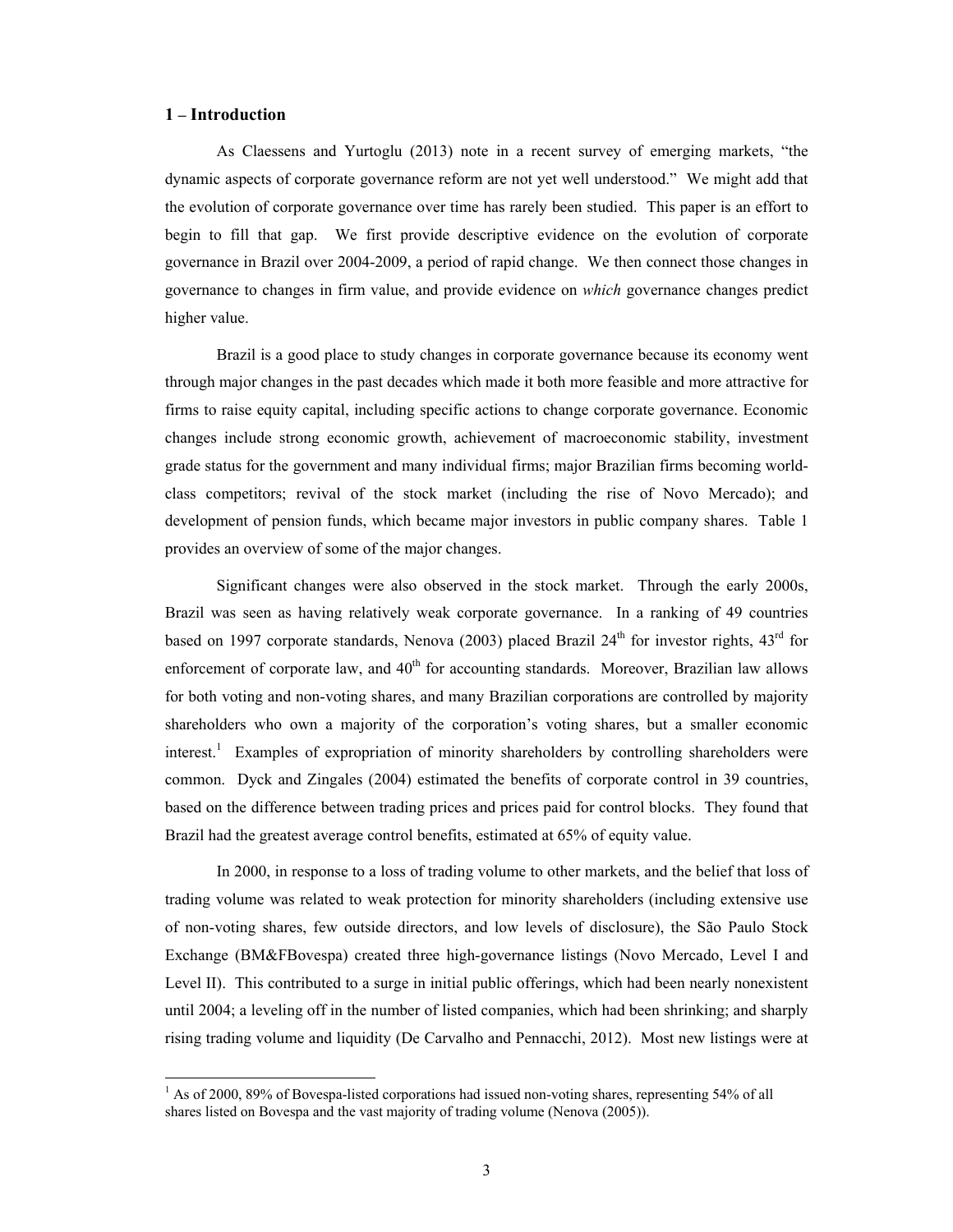one of the premium listing levels; some older companies also migrated their listings to a higher level. The proportion of companies listed on one of these premium markets has soared (see Table 2 below for details). $<sup>2</sup>$ </sup>

In spite of these major changes in the economy and the stock market, little is known about how corporate governance standards have been changing, or how those changes affect firm value. This article aims at filling this gap by providing a picture of the evolution of corporate governance practices in Brazil. Our data comes from three extensive hand collected surveys conducted in 2005, 2007 and 2009 on their governance practices, roughly 2004, 2006, and 2009. Thus, the first survey comes at the beginning of the surge in IPOs in 2004; the third comes during the financialcrisis-related lull in new listings during 2008-2009. We supplement the surveys with financial and company information from CVM and Economatica.

One problem in describing corporate governance is that it is multifaceted – one can drown in details. To address this issue, we aggregate our governance information into six indices covering the main aspects of corporate governance: board structure, ownership, board procedures, related party transactions, shareholders rights and disclosure. The board structure index is subdivided into two subindices: one for board independence, the other for audit committee and fiscal board. Finally, we compute a broad index, Brazilian Corporate Governance Index (BCGI), as the average of these 6 indices. We focus on "private" Brazilian firms, and exclude governmentcontrolled and foreign-controlled firms.

We find that corporate governance practices improved significantly in the 2004-2009 period. This evolution is due to two main factors: 1) growth in Novo Mercado and Level II (together, NM&L2) listings, mainly through the entry of new firms with high corporate governance practices (IPOs) and 2) improvement in the governance practices of the firms that were already listed, sometimes including migration to a higher listing level. Governance practices for firms with a NM&L2 listing were stable during that period. At the same time, many NM&L2 firms exceed the minimum requirements for these listing levels. There were broad improvements in governance for already listed firms (with a "Regular" or Level I listing, below, Reg&L1). Finally, firms with venture capital sponsors adopt better board procedures than other firms.

We also assess the relationship between governance and firm market value, measured by Tobin's *q*. We find that adoption of the NM&L2 governance elements by already listed firms predicts higher Tobin's *q*. In contrast, adoption of the remaining elements of BCGI has no predictive value. These findings, together with the evidence on governance changes, suggest that firms tend to adopt the governance elements that investors value.

 2 In 2008, Bovespa created a fifth "Bovespa Mais" market, which is similar to Novo Mercado but removes some requirements, principally the need for 25% free float**.** As of 2009, there was only one firm at this listing level, and none in our sample. Totals for all listed firms exclude this firm.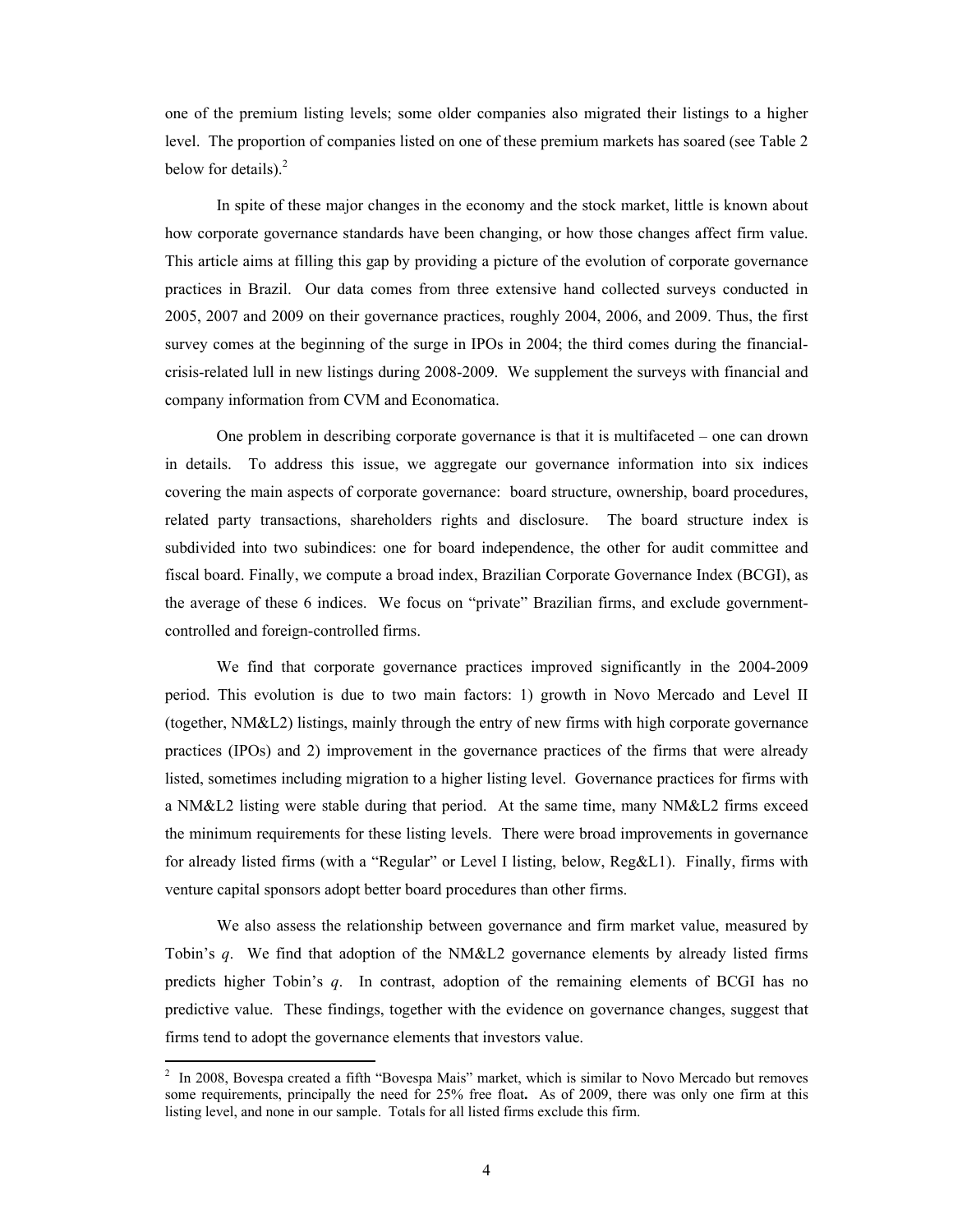Some limitations of our research. First, any measure of corporate governance, including ours, is a "construct": We begin with opinions, often informed only by judgment with only limited evidence, about what should be considered to be "good" corporate governance. We discuss construct validity concerns in Black et al. (2014). We address the extent to which our Brazilian governance index from 2004 predicts higher share prices or changes in corporate behavior or performance in Black, de Carvalho and Gorga (2012). Second, the firms that responded to our surveys represent a large fraction of the market capitalization of all private firms on Bovespa, but may not be representative of smaller firms.

This article is organized as follows: Section 2 describes our sample and data. Section 3 describes our corporate governance indices. Section 4 presents our results on governance evolution. Section 5 presents regression results linking governance to firm market value. Part 6 discusses some implications of our results, and Section 7 concludes.

### **2 – Governance Surveys and Sample**

We construct a Brazilian corporate governance index (BCGI) based on three surveys conducted along 2005, 2007 and 2009. They report practices of 2004, 2006 and 2008-2009. These surveys were sent to all companies listed on Bovespa, with supporting letters from BMF&Bovespa, the Brazilian Corporate Governance Institute (IBGC), and Fundacao Getulio Vargas. We also carried out extensive followup with each company to increase the response rate and obtain answers to questions initially left unanswered, or for which the answers were unclear. $3$  We also used several additional data sources. The list of publicly traded companies, their market capitalization, and listing level comes from Bovespa, at www.bovespa.com.br/principal.asp. We obtain financial data from the Brazilian financial database Economatica, at www.economatica.com, and CVM, at www.cvm.gov.br. We updated this data as needed.

We have 116 respondent firms in 2004, 172 in 2006, and 177 in 2009. These numbers include firms controlled by the state, foreign parent company, and Brazilian private sector groups and individuals (Brazilian private firms or BPF). It is likely that governance characteristics differ between these three groups; we focus here on BPF. There were 83 BPFs in our 2004 sample, 141 in 2006, and 136 in 2009. The 83 BPFs in the 2004 sample corresponded to 27% of all BPFs listed in that year (83/313) and 62% of their market capitalization. The 2006 sample represent 48% of all BPF listed in that year (141/290) and 58% of their market capitalization. Finally, the 2009 represent 44% of BPFs (136/306) and 59% of their capitalization. Thus, our sample is reasonably representative of the overall Brazilian stock market, with a tilt toward larger firms. Black, De Carvalho and Gorga (2010) describe the 2005 survey. The 2007 and 2009 surveys have not

 $3\,$  The surveys are available from the authors on request, in both Portuguese and English translation.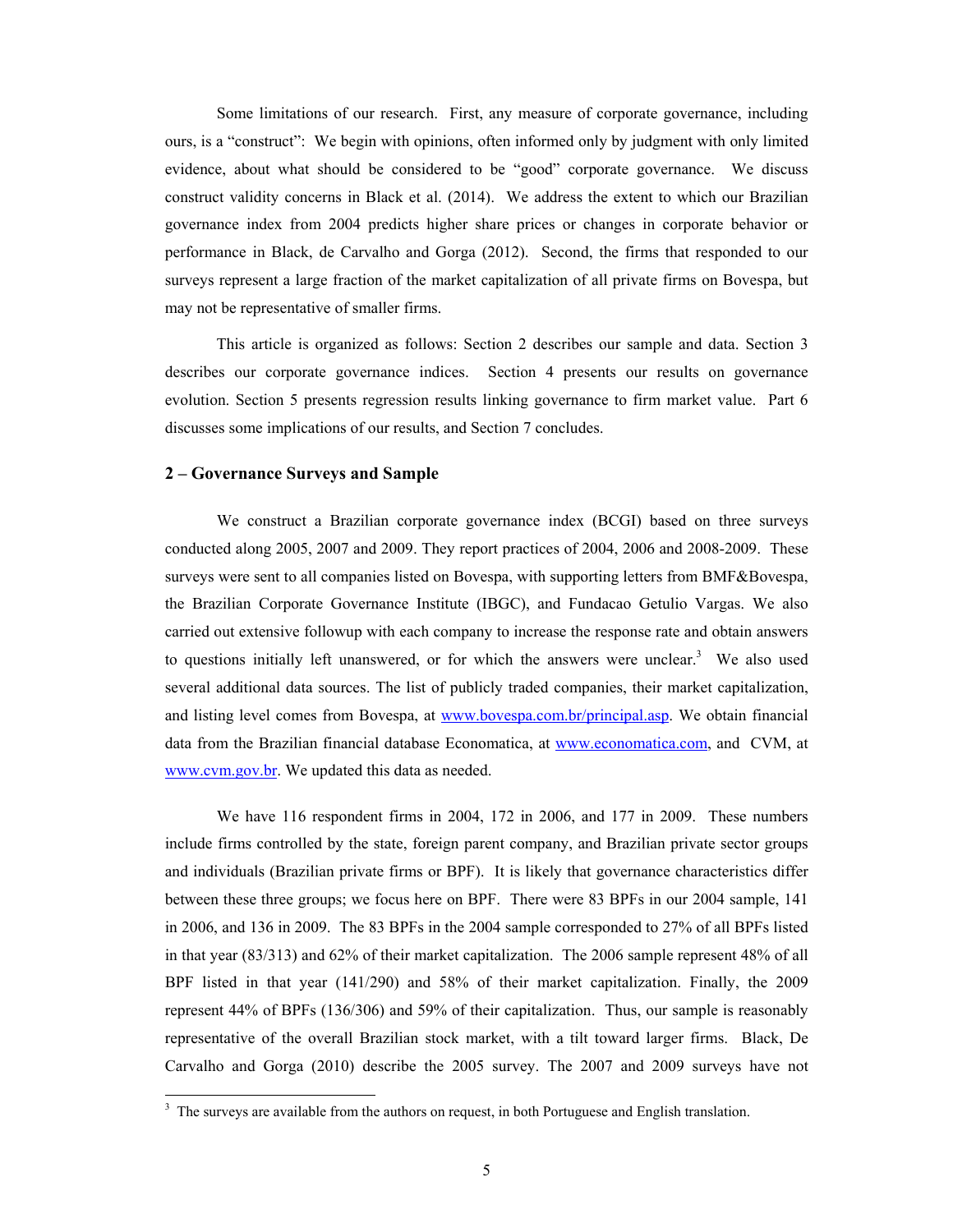previously been studied. Table 2, Panel A provides summary data on our sample by year for the BPF sample and the narrower sample used below in regression analyses.

The first principal goal of this paper is to examine changes in corporate governance patterns over the available time period. Observed changes in corporate governance can be due to changes within firms or change in the sample. To disentangle these two components, we sometimes focus on firms that responded to more than one survey. There were 36 "overlap" firms that were in the 2004 and 2006 samples, 29 that were in both 2004 and 2009, 81 firms that were in both 2006 and 2009, and 22 firms that responded the three surveys. In regressions, we drop financial firms and firms with incomplete data on covariates.

Bovespa provides four listing levels: Regular, Level I, Level II, and Novo Mercado. Novo Mercado has the highest standards and companies must have: only common shares (no non-voting preferred shares); a minimum of 25% free float (shares not controlled by the majority shareholders); a board of directors having non-staggered terms of two years or less; financial statements prepared following U.S. GAAP or IFRS; takeout rights for minority shareholders in a transfer of the controlling stake; in a freezeout or delisting, a tender offer must be made for minority shares at their economic values; trades by controlling shareholders and senior managers must be disclosed; and disputes with minority shareholders are settled by the Brazilian arbitration panel *Câmara de Arbitragem do Mercado* (CAM).4 Novo Mercado's standards may be too strict for many Brazilian firms, including the many firms with non-voting shares.<sup>5</sup> Level II accommodates this by maintaining most of the Novo Mercado requirements, but allowing nonvoting shares. The Level I listing standards focus primarily on improved disclosure standards, including provision of consolidated financial information on a quarterly frequency. The Regular level does not impose corporate governance requirements beyond those required by law. Below we often discuss Level II and Novo Mercado together.

Table 2, Panel B provides summary data on the market level where the BPF firms in each survey were listed, at year-ends 2004, 2006, and 2009. At the end of 2004, Novo Mercado (Level II) were still small, with total listings of 18 (10) firms, respectively. Combined, these levels grew to 82 (18) firms in 2006 and 103 (19) in 2009. Their combined representation in our sample also increased from 8% (7/83) to 50% (68/136) in 2006 and 49% (70/141) in 2009. As Panel B shows, firms with a Regular listing are under-represented in our sample; while Level 1 and Novo Mercado firms are over-represented in our sample in 2006 and 2009. For example, in 2009, Novo Mercado firms were 31% of all BPFs, but 45% of our sample, while Regular listing firms were 52% of BPF

 4 Arbitration Law 9307/96 requires that CAM reach a decision within 180 days.

<sup>&</sup>lt;sup>5</sup> Brazilian corporate law permits companies to issue up to 50% non-voting shares. The limit was two-thirds prior to 2001; many companies still have more than 50% non-voting shares.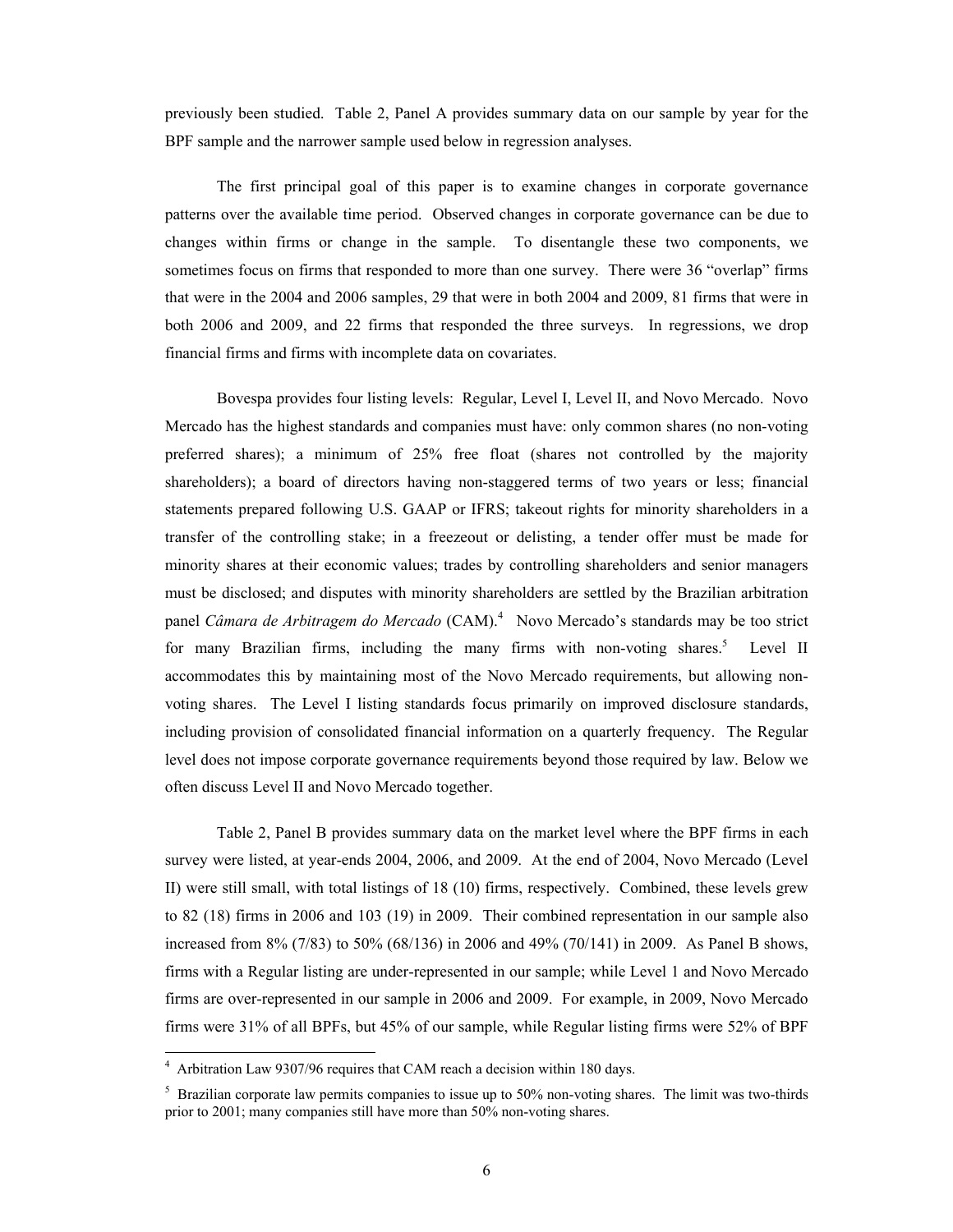firms, but only 31% of our sample. The growth in NM&L2 firms was due principally to new listings through IPOs; there has also been some migration of firms from the regular market to higher levels. The number of firms with a Regular listing has been declining, from 316 in 2004 to 263 in 2009; the number of Level 1 firms has been roughly constant. Almost all IPOs have been on Novo Mercado or Level II.<sup>6</sup>

#### **3 – Corporate Governance Indices**

Our Brazil Corporate Governance Index (BCGI) is calculated as the raw average of six indices covering the main aspects of corporate governance: board structure, ownership, board procedures, related party transactions, shareholders rights and disclosure. Overall they include 41 firm attributes that are often believed to correspond to good governance, on which we have reasonably complete data, reasonable variation across firms, and sufficient difference from another index element to justify inclusion. Most elements are dichotomous (coded as "1" if a firm has the attribute and "0" otherwise). Black, De Carvalho and Gorga (2012) report that higher BCGI scores in 2004 predict higher Tobin's *q*. This provides providing evidence that BCGI as a whole is measuring something meaningful about firm governance. Table 3 describes the indices and their components. Our indices are:

*Board Structure* (7 elements): Board independence is often considered to be a core element of corporate governance (e.g., OECD, 2004; Dahya, Dimitrov and McConnell, 2008). The existence of an audit committee, staffed principally or entirely by independent directors, can help to ensure the integrity of financial reporting (e.g., Klein, 2002). In Brazil, the "fiscal board" plays a role in oversight of financial reporting similar to an audit committee, so our governance index considers this institution as well. We divide Board Structure index into two indices: Board Independence (4 elements, focusing on director independence and separation of the posts of CEO and board chairman) and Audit Committee and Fiscal Board (3 elements, focusing on the existence of the audit committee and fiscal board, and whether these organs include a minority shareholder representative).

*Ownership Structure* (5 elements): A "wedge" between cash flow rights and voting rights can provide incentives for self-dealing, and predicts lower firm value (Claessens, Djankov, Fan, and Lang, 2002). Several mechanisms can be used to create such a wedge. Many Brazilian firms do so by using dual-class structures, with insiders retaining voting common shares and outsiders holding primarily preferred shares, thus creating a wedge between the voting and economic rights of the controllers. Measures of this wedge are often included in an overall corporate governance index

<sup>&</sup>lt;sup>6</sup> The National Association of Investment Banking and Fixed Income (ANBIMA) allows its members to only participate in IPOs of companies that are listed at least Level I of corporate governance, except in those IPOs of companies that have shares listed abroad. The ANBIMA regulation is available at www.anbima.com.br.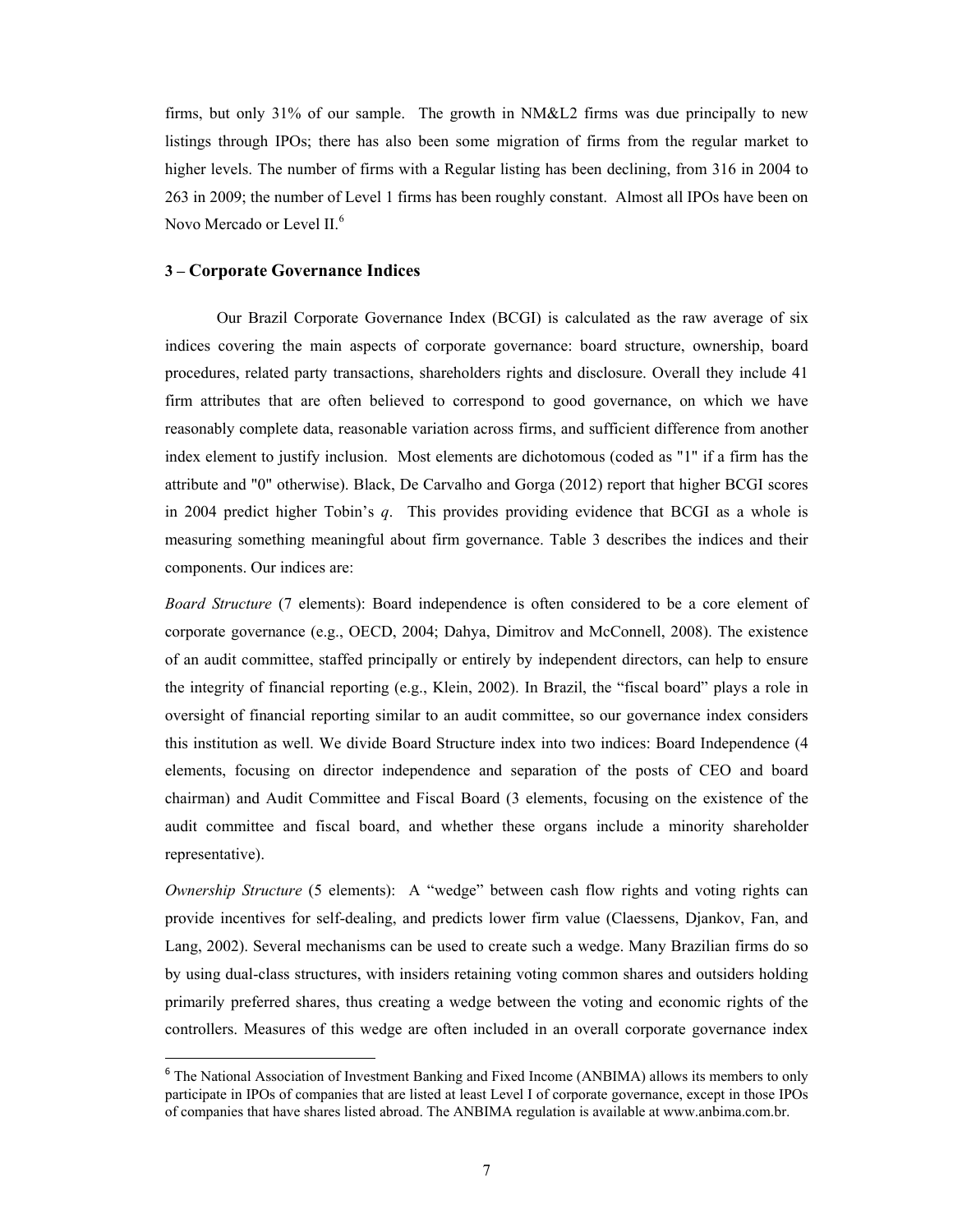(e.g., Black, Jang, and Kim, 2006). The ownership structure index includes elements which measure the proportion of nonvoting shares in a firm's capital structure; the fractional ownership of voting shares by the largest shareholder; the wedge between this person's voting and economic rights; whether the control group is small (and hence more likely to be cohesive); and whether there are large outside blockholders who can monitor the controller.

*Board Procedure* (6 elements): Assessments of board procedures are a common component of broad corporate governance indices. Our index assesses whether a board meets at least 4 times per year, whether it regularly evaluates the CEO and other executives, whether board members receive materials in advance of board meetings, and whether the firm has a bylaw governing the board and a code of ethics.

*Minority Shareholder Rights* (7 elements): There is evidence that takeout rights are an important protection for minority shareholders in Brazil.<sup>7</sup> We extract from the survey elements involving takeout rights on a sale of control and freezeout rights at prices exceeding the legal minimum; shareholder rights for election of directors; a procedure for arbitration of disputes with shareholder; preemptive rights; and minimum free float of 25% of outstanding shares.

*Related Party Transactions* (4 elements): Related party transactions are an important governance issue in many emerging markets (e.g., Bae, Kang and Kim, 2002; Atanasov et al., 2010). However, from prior studies, it is unclear whether governance indices can capture the risk that these transactions pose to firm market value (e.g., Balasubramanian, Black and Khanna, 2010). We extract from the survey 4 elements relating to the existence of related party transactions and approval procedures for these transactions. This is the only index for which the value is not the sum of binary variables. If related party transactions are forbidden in the firm charter than the firm receives 5. If it is not forbidden but firm does not do, then firms receives 4. If firm does them, the value depends on the number of approvals requires (board, non-conflicted directors, or shareholders).

*Disclosure* (11 elements): Prior research finds that disclosure is associated with higher firm market value (e.g., Durnev and Kim, 2005). We extract from the survey 11 elements of disclosure as to which there is reasonable variation across firms. These include, among other things, whether the firm prepares financial statements that comply with international accounting standards (Brazil adopted IFRS in 2010-2011, after our sample period); prepares English language financial statements; provides financial disclosures, such as a statement of cash flows, that are common in

**<sup>7</sup>** Nenova (2005) and Carvalhal-da-Silva and Subramanyam (2007) report conflicting results on how 1997 and 2000 changes in Brazilian takeout rights affected the market value of the shares affected by the changes. Bennedsen, Nielsen and Nielsen (2012), report that some Brazilian firms voluntarily provide additional takeout rights to shareholders in connection with equity offerings.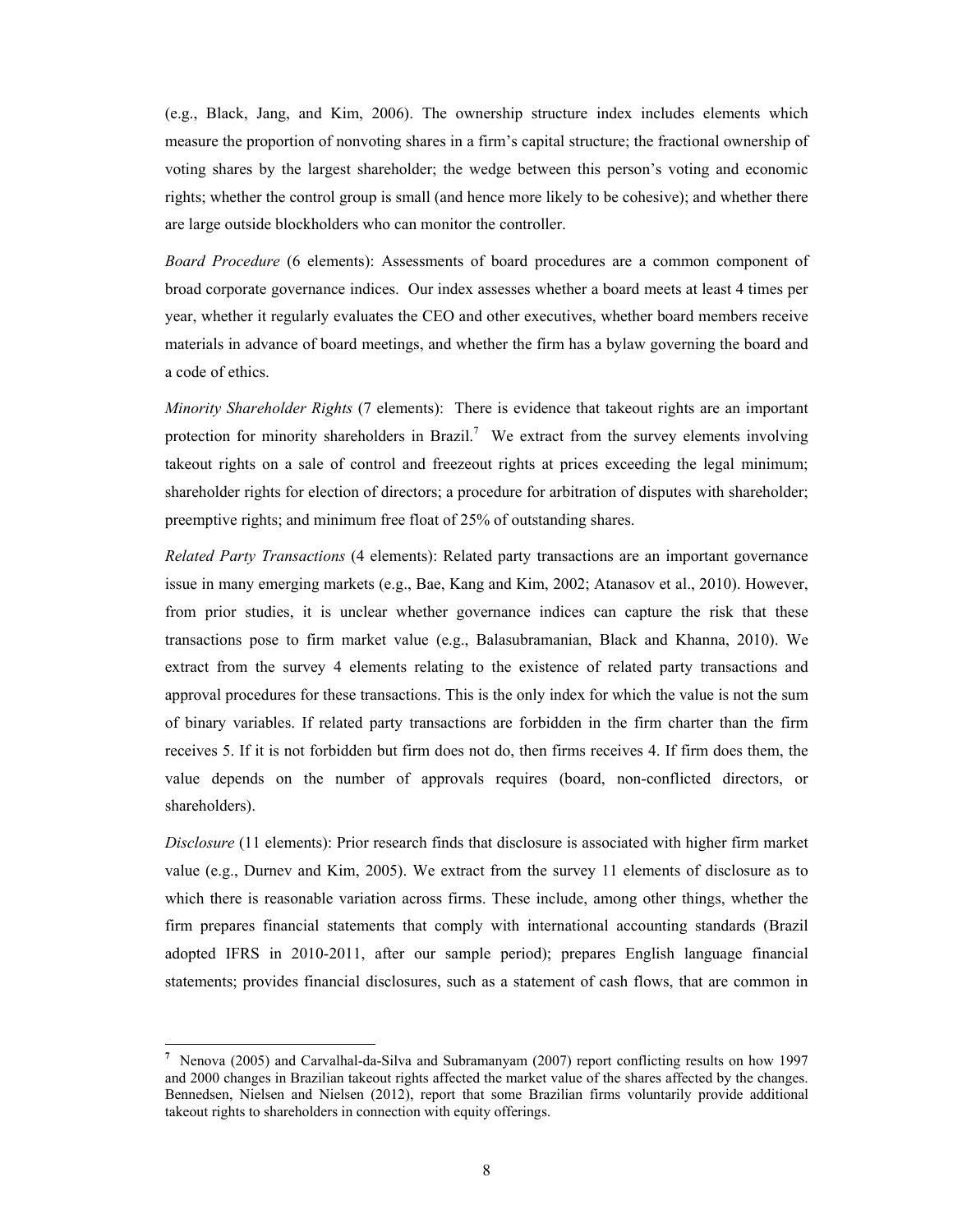other countries but were not required in Brazil; posts financial statements on a company web site; and discloses related party transactions.

Within each index, we give equal weight to each element. Thus, to compute Disclosure index, we sum all 11 elements, and then divide by 11. If a firm has a missing value for a particular element, we use its average score for the non-missing values to compute each index. To calculate BCGI, we sum the indices and divide by 6 (the number of indices). Figure 1 provides a graphical depiction of the changes over time in the mean values of each index and BCGI as a whole.

Table 4 provides Pearson correlation coefficients between BCGI and its component indices. In all sample years, BCGI correlates positively with each index; with coefficients from 0.47 to 0.81. Part of this correlation is by construction, because each index forms part of BCGI. We therefore also show the correlation of each index with its "index complement" (BCGI minus that index). The correlations between most indices are generally positive and statistically significant but moderate. The exceptions are Ownership Structure and Related Party Transactions indices, which correlate weakly with the other indices. This suggests that our indices capture different aspects of corporate governance.

#### **4 – Evolution of Corporate Governance**

#### **4.1 – Evolution of Brazil Corporate Governance Index**

Panel A of Table 5 shows the evolution of BCGI over the period 2004-2009. Corporate governance practices in Brazil, as measured by BCGI, have been improving over time. The average of BCGI in 2004 was 0.53. It jumped to 0.62 in 2006 and 0.63 in 2009. This increase is statistically significant at the 1% level. The improvement in governance was more pronounced for the Reg&L1 firms, for whom BCGI went from 0.51 in 2004 to 0.54 in 2006 and 0.56 in 2009. In contrast, for NM&L2 firms, the average BCGI score was higher, but there was no significant change between 2004 and 2009. Thus, the gap between the two groups shrank.

These changes reflect both changes in the sample, principally new listings (IPOs) in NM&L2, and changes in governance practices at individual firms over time. We can disentangle these two effects, at the cost of reduced sample size, by focusing on "overlap" firms that responded more than one survey. We do so in Panel B of Table 5. For all overlap firms, one sees improvement in governance between 2004 and 2006 (0.54 to 0.60) and over the whole period from 2004 to 2009 (0.55 to 0.63), but little change between 2006 and 2009 (0.63 to 0.64). This improvement is driven by Reg&L1 firms. The mean BCGI for these firms went from 0.50 in 2004 to 0.54 in 2006 and from 0.51 in 2004 to 0.57 in 2009. For NM&L2 firms, BCGI does not change significantly in any of the overlap groups, and indeed drops slightly from 2006 to 2009. The sample of firms that migrate from Reg&L1 to NM&L2 is too small to allow much analysis.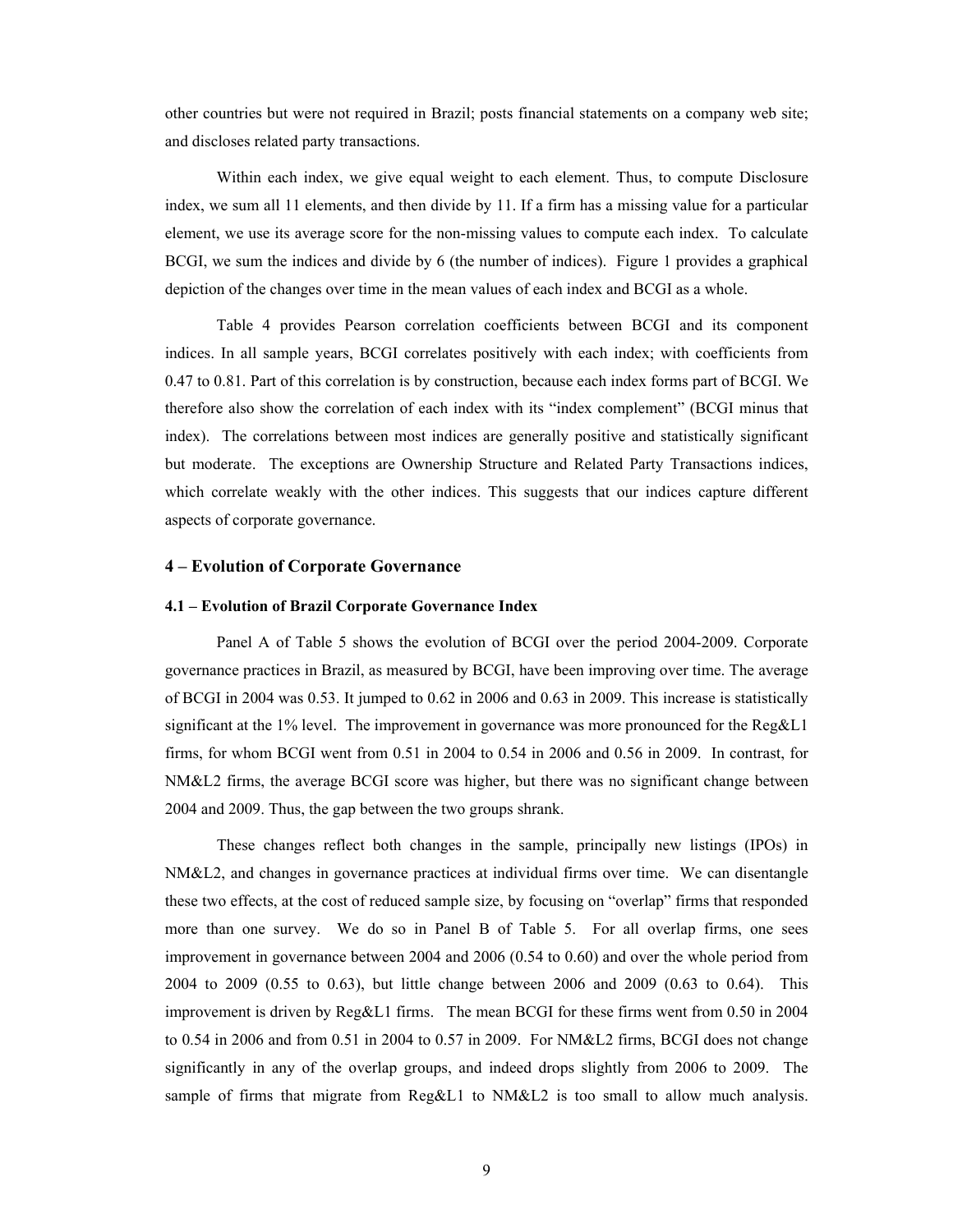However, the seven overlap firms which later migrate were well above the Reg&L1 mean before migrating, and do not greatly change their governance when they migrate.

#### **4.2 – Sources of governance changes**

To understand what aspects of governance are changing, and driving the improvement in BCGI, we analyze the evolution of each index (Panel A of Table 6). There is improvement in the indices for Board Structure (from 0.45 in 2004 to 0.51 in 2009); Board Procedure (from 0.59 in 2004 to 0.71 in 2009); Ownership Structure (from 0.53 in 2004 to 0.60 in 2009); Minority Shareholder Rights (from 0.32 in 2004 to 0.49 in 2009); and Disclosure (from 0.63 in 2004 to 0.84 in 2009). The change in Board Structure index is driven by an increase in Board independence index (from 0.48 in 2004 to 0.56 in 2009). All of these changes are statistically significant (see Table 6). In contrast, the changes in Audit Committee & Fiscal Board subindex and in Related Party Transactions index are small and not statistically significant.

If we return to the details on each element provided in Table 3, the improvement in Board Structure comes principally from greater board independence. For example, the number of firms with at least one independent director went from 66% (55/83) in 2004 to 85% (116/136) in 2009. With regard to Audit Committee and Fiscal Board, there was growing use of audit committees: the proportion of firms with audit committee went from 16% (13/83) in 2004 to 33% (45/136) in 2009. But this was offset by declining use of a permanent or near-permanent fiscal board, from 66% in 2004 to 49% in 2009, leading to only limited change in the higher overall average for Audit committee & fiscal board subindex. The offsetting changes in use of audit committees and use of fiscal board are consistent with these institutions playing similar roles and acting as substitutes. Many firms use one or the other: by 2009, 67/% (92/136) have at least one of these institutions;. In contrast, only a few use both: this percentage is 15% (20/136) in 2009.

The improvement in Board Procedure reflects principally more firms adopting a system to evaluate CEO performance: from 33% (27/83) in 2004 to 53% (72/136) in 2009; adopting a system to evaluate other directors: from 40% (33/83) in 2004 to 66% (90/136) in 2009; and adopting a code of ethics: from 52% (72/136) in 2004 to 78% (106/136) in 2009. These changes occur gradually over our time period, with increases both from 2004 to 2006, and again from 2006 to 2009.

Ownership Structure scores rose for Ow.2, which captures the fraction of voting shares in overall capital structure: from 0.40 in 2004 to 0.64 in 2009 (offset by a related drop in fraction of common shares held by largest shareholder from 0.60 in 2004 to 0.50 in 2009); for ownership parity: from 0.81 in 2004 to 0.89 in 2009; and for Ow.4, which captures the size of the control group, from 0.26 in 2004 to 0.39 in 2009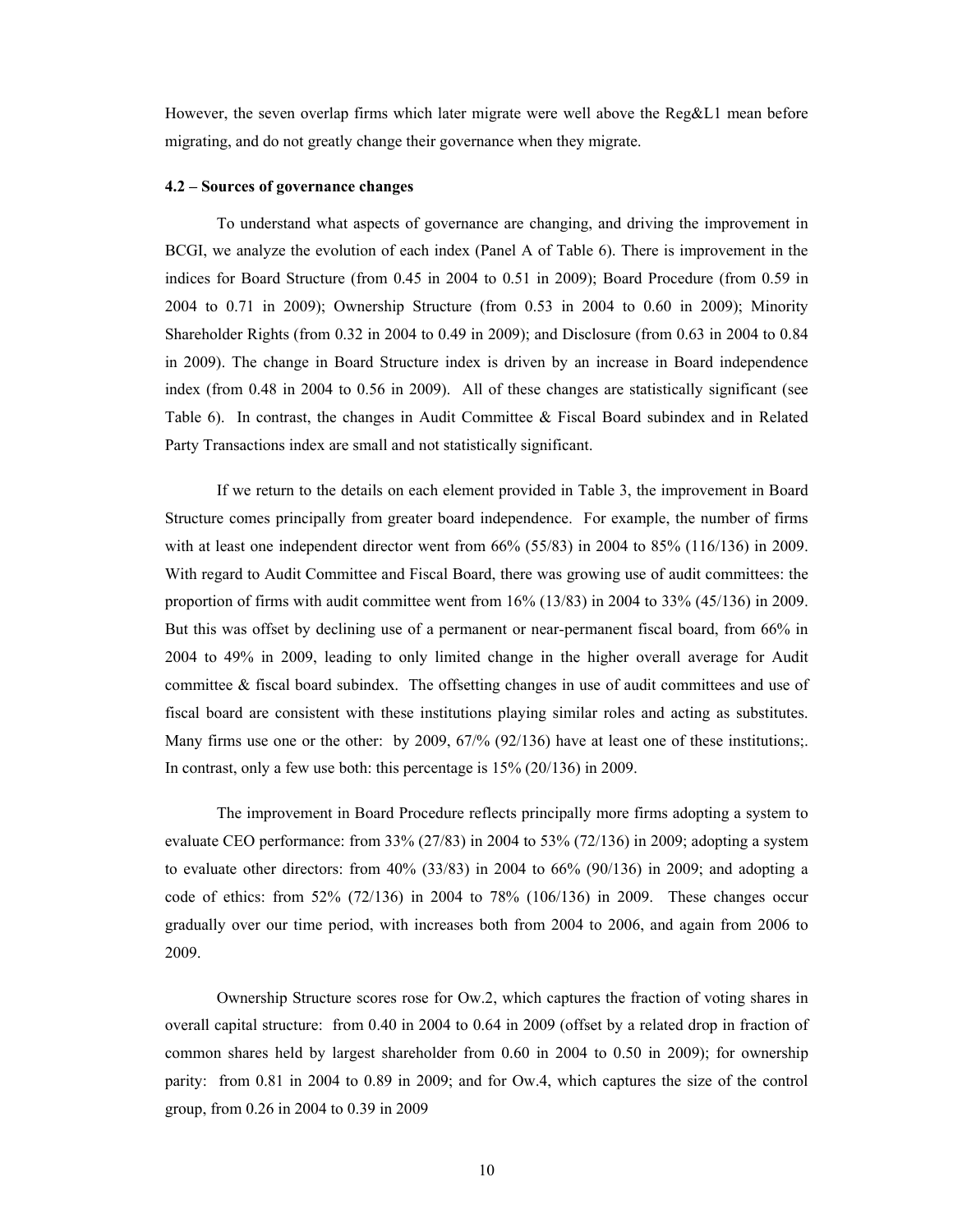For Minority Shareholder Rights, there is a large improvement from 2004 to 2006, but little change from 2006 to 2009. The main improvements come from a much higher proportion of firms ensuring that minority common shareholders will receive the economic value of their shares in a future freezeout offer: from 16% (13/83) of the firms in 2004 to 62% (84/136) in 2009; more firms providing greater takeout rights to minority shareholders than the legal minimum (80% of economic value for common shareholders; no requirement for preferred shareholders): from 34% (28/83) of the firms in 2004 to 65% (88/136) in 2009; and arbitration of disputes with shareholders: 8% (7/83) of the firms in 2004 to 62% (84/136) in 2009. These changes largely reflect the higher number of Novo Mercado/Level 2 firms in the sample, for which all three elements are required.

Disclosure index also increased sharply from 2004 to 2006, with little change from 2006 to 2009. The changes were mainly due to an increase in the number of firms with English language financial statements: from 51% (42/83) in 2004 to 74% (101/136) in 2009; with financial statements in IAS or US GAAP: 32% (27/83) in 2004 to 66% (90/136) in 2009; and which disclosed an annual agenda of corporate events: 44% (37/83) in 2004 to 76% (104/136) in 2009. These changes reflect the higher number of Novo Mercado/Level 2 firms in the sample, for which all three elements are required. There was little change over time in the proportion of Reg&L1 firms which satisfied these elements.<sup>8</sup>

Panel B divides the sample by listing levels. Once again, one can see that the changes in overall averages reflect a combination of (i) changes in the sample, especially a higher proportion of NM&L2 firms; and (ii) changes in governance practices at individual firms over time, with within-firm changes occurring primary at Reg&L1 firms. For NM&L2 firms, none of the withingroup changes in indices means are significant, and the changes from 2004-2009 are negative for three of the six indices. For Reg&L1 firms, there is a statistically significant rise in mean values for Board Structure, Board Procedure and Disclosure indices.

If we look separately at the overlap firms within each subgroup (results not reported), the picture is similar to Table 6, Panel B: Reg&L1 firms improve their governance over our sample period, especially for Board Structure index and Board Procedure index. In contrast, Novo Mercado/Level 2 firms show no consistent pattern of governance changes over time. The overall rise in scores for Minority Shareholder Rights and Ownership Structure indices is driven by changes in the sample, rather than within-firm changes over time.

<sup>8</sup> In 2004, 26% of Reg&L1 firms provided IAS or US GAAP financials; this increased modestly to 30% in 2009. In 2004, 46% of Reg&L1 firms provided IAS or US GAAP financials; this was almost the same, at 47%, in 2009.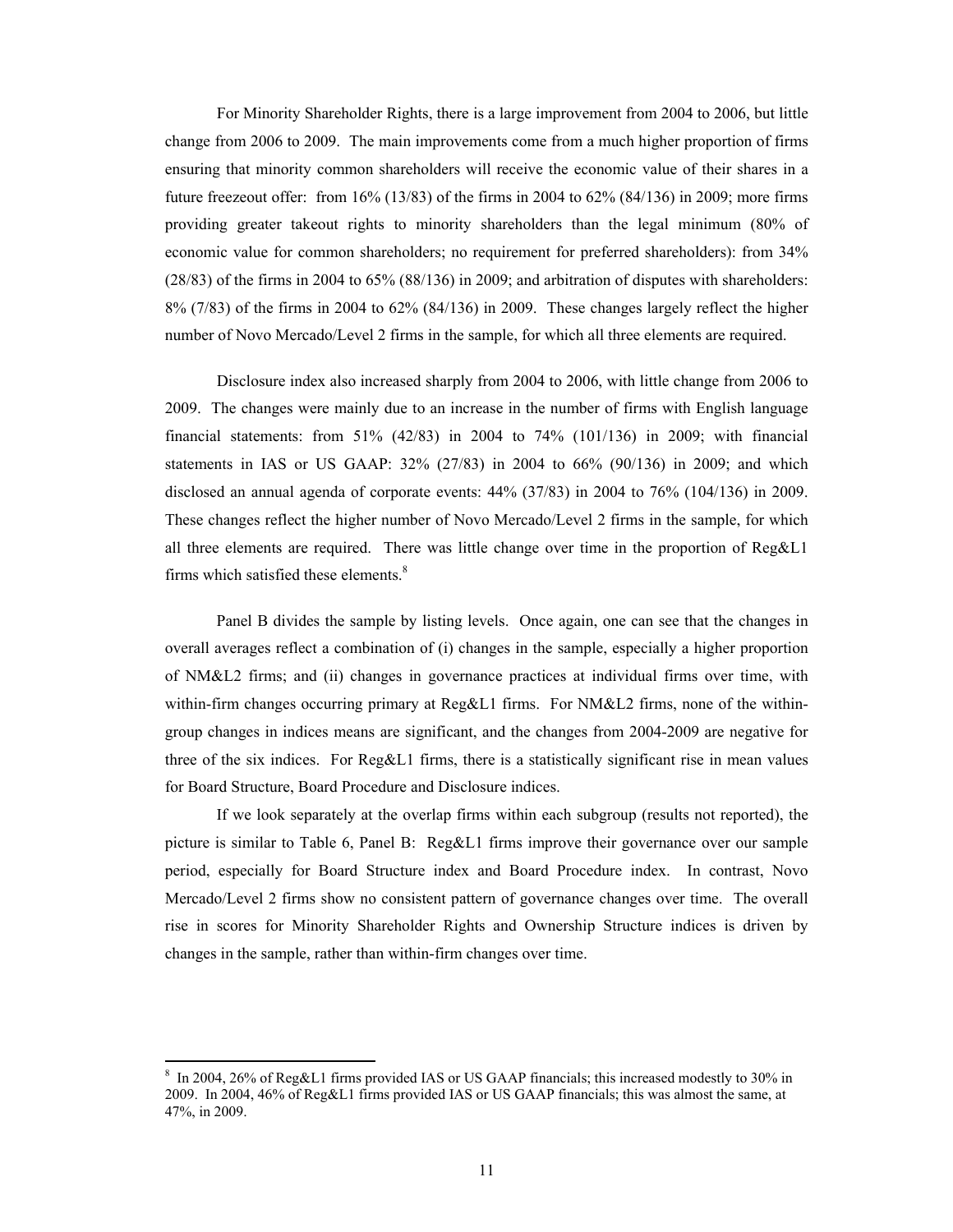#### **4.3 – Why Do Novo Mercado firms have higher governance scores?**

We saw above that firms listed on Novo Mercado or Level II have higher governance scores, on average, than firms with a Regular or Level I listing. We explore here the sources of the differences. One natural question is whether NM&L2 firms score better only for aspects that are mandatory for these listing levels, or whether they go beyond the minimum needed to qualify for these higher listing levels. To answer this question, we calculated a narrow governance index, based on the elements that are *not* required for a NM&L2 listing.<sup>9</sup> We call this index "BCGI-non-NM." Table 7, Panel A replicates Table 5 for BCGI-non-NM. Both NM&L2 firms and Reg&L1 firms score reasonably well on this index. There are three main takeaway points from Panel A. First, NM&L2 firms often go beyond the minimum needed to qualify for a higher listing. Second, firms which decide not to seek a higher listing still go well beyond the minimum governance required by law. If we restrict attention to the elements of BCGI-non-NM elements, NM&L2 firms and Reg&L1 firms look similar. The NM&L2 firms score moderately better on BCGI-non-NM than the Reg&L1 firms, but the gap shrinks over our sample period. Third, there are only modest changes over time in the scores of each group. Still, these changes produce substantial convergence by 2009: the NM&L2 mean is 0.61, versus 0.54 for Reg&L1 firms.

In Panel B, we construct a second narrow index, limited to the elements of BCGI that *are* required for an NM&L2 listing; we call this index "BCGI-NM." The Reg&L1 firms improve substantially on this index, from 0.43 in 2004 to 0.55 in 2009. These changes, combined with the growing proportion of NM&L2 firms in our sample, drive an overall increase in BCGI-NM from 0.48 in 2004 to 0.78 in 2009. In big picture, the Reg&L1 firms increasingly adopt many of the measures which are mandatory for NM&L2 firms. In contrast, as we saw above, Reg&L1 firms make only modest changes in the non-NM&L2 governance elements.

#### **4.4 – Principal Differences between NM&L2 and Reg&L1 Firms**

We next take a closer look at the individual elements that drive the differences between NM&L2 and Reg&L1 firms. Table 8, Panel A reports the mean scores over time of Reg&L1 firms on the elements of the BCGI-NM index. It thus indicates which are often adopted by Reg&L1 firms, and which are rarely adopted.

For some elements, we have data on all firms from Bovespa, not just the firms in our sample. In Dec. 2008, of 426 listed firms, a total of 157 firms offered takeout rights above the

<sup>&</sup>lt;sup>9</sup> The governance elements that are mandatory for Novo Mercado are indicated with an \* in Table 3.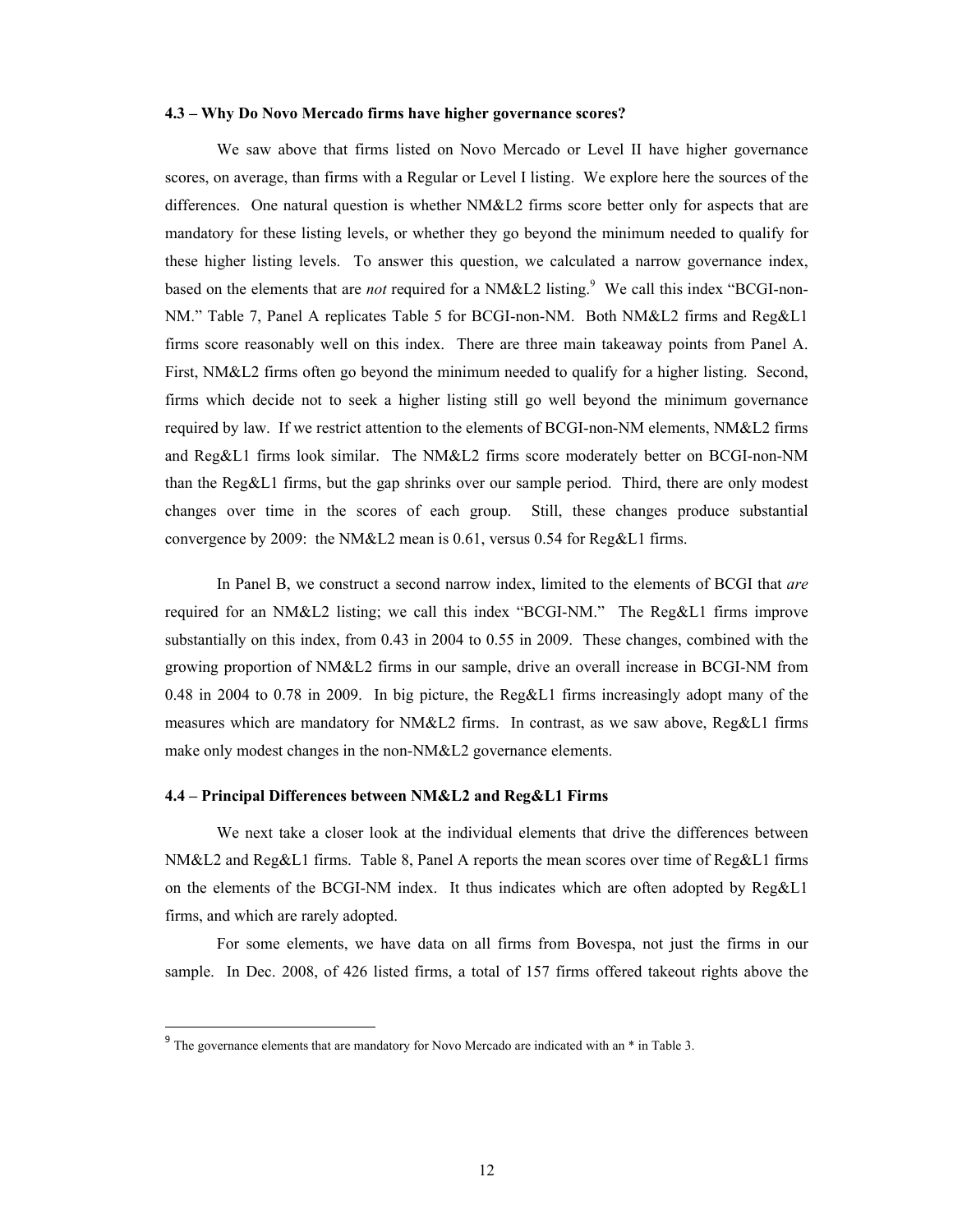legal minimum, of which 41 were in Reg&L1. Reg&L1firms also rarely elect arbitration of disputes with shareholders; only 8 of the 124 firms that have adopted arbitration were in Reg&L1.

In Table 9, we assess, for the indices of BCGI, where there are important differences between NM&L2 firms and Reg&L1 firms, and how those differences changed over our sample period. The NM&L2 firms have higher scores for board independence in all three survey years.

 However, they have higher overall Board Structure scores only in 2004 (when our sample includes only 7 NM&L2 firms). In 2006 and 2009, NM&L2 firms show lower scores for Audit Committee and Fiscal Board subindex, and similar scores on Board Structure index as a whole.

Firms listed on NM&L2 show consistently higher scores on Ownership Structure, Minority Shareholder Rights, and Disclosure indices. These differences are driven, in large measure, by the inclusion in these indices of elements that are required for NM&L2. Four of the 7 elements of Minority Shareholder Rights index and 6 of the 11 elements of Disclosure index are required for NM&L2. A listing on Novo Mercado (but not Level II) also requires that firms issue only common shares, not preferred shares; these firms will score higher on Ownership Structure index.

In contrast, the difference between the two groups is never significant for Related Party Transactions index. The difference for Board Procedure index shrinks to insignificance over our sample period.

#### **4.5 - Private Equity and Venture Capital**

The Brazilian Private Equity and Venture Capital (PEVC) industry has grown significantly since the early 2000s.<sup>10</sup> Table 1 shows that committed capital in PEVC rose from US\$ 6 billion in 2004 to US\$ 36 billion in 2009. In the same period 36% (42/115) of the IPOs were by companies with PEVC sponsors. One role that venture capital sponsors can play is to certify the quality of sponsored companies, which can facilitate IPOs (Megginson and Weiss, 1991; Barry et al., 1990); Gompers and Lerner, 1997). PEVC sponsors can also cause firms to adopt practices that mitigate agency conflicts between management/control and investors. Some of these practices may last after PEVC sponsors exit from their investments. We therefore compare governance practices between PEVC sponsored and non-sponsored IPO firms. This comparison is possible only for 2009 due to the small number of IPO firms, and even smaller number of PEVC sponsored IPOs, in 2004 and 2006.

In our 2009 sample, 46% of the IPO firms (24/52) had PEVC sponsors. Table 10 compares the two groups of firms. The only statistically significant difference is in board procedures, for which PEVC-sponsored firms have higher scores. These higher procedure scores translate into modestly higher, but not statistically significant, overall BCGI scores for these firms. The main differences in procedures are existence of a system to the evaluate CEO performance: 75% (18/24)

<sup>&</sup>lt;sup>10</sup> De Carvalho, Gallucci-Netto and Sampaio (2012) review the evolution of the PEVC industry in Brazil.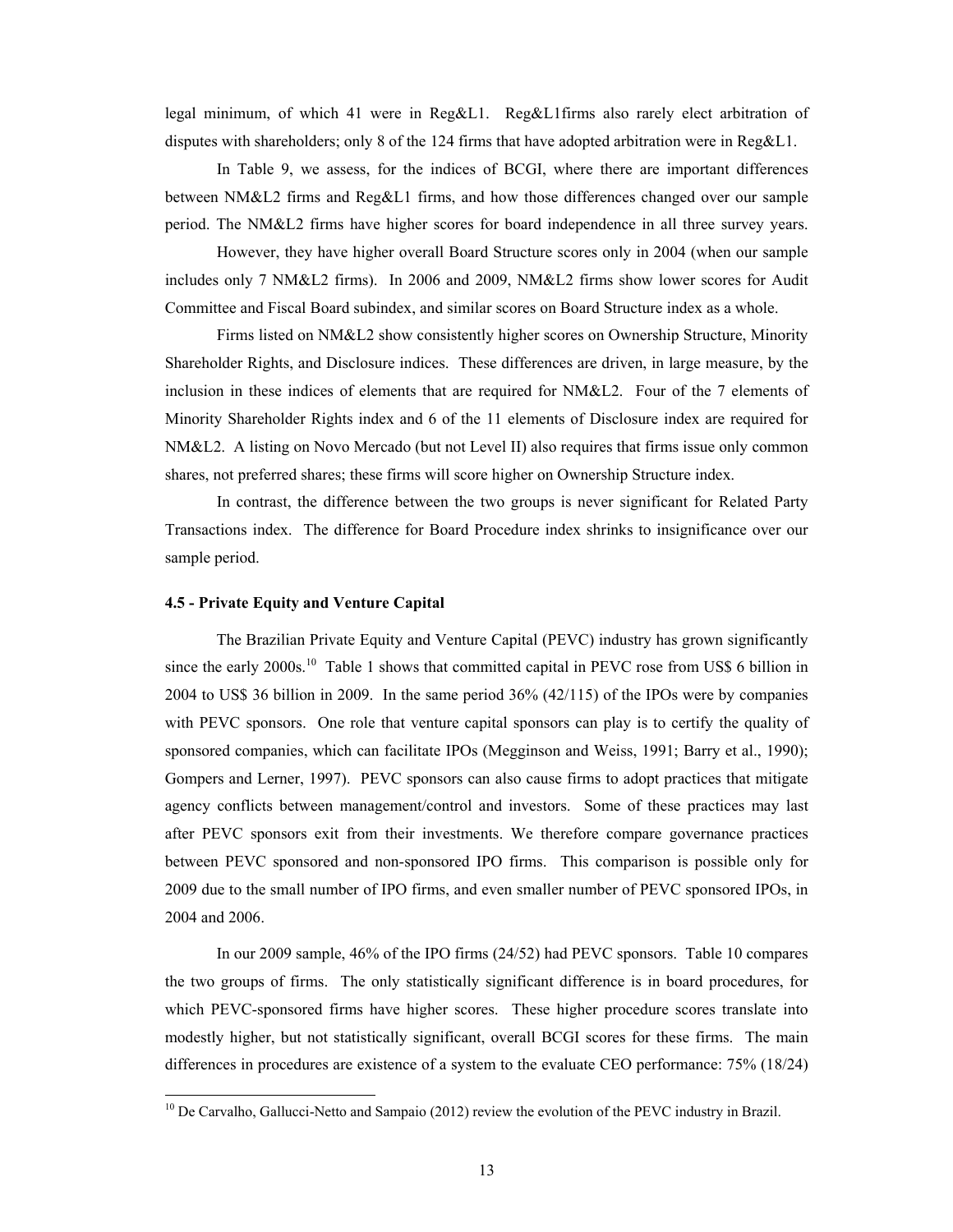of the PEVC sponsored firms versus 21% (6/28) of non-sponsored IPO firms; use of a system to evaluate other directors: 79% (19/24) of the sponsored firms versus 50% (14/28) of other IPO firms; and existence of a specific bylaw to govern the board: 75% (18/24) against 35% (10/28).

#### **5 – Which Governance Elements Matter? The Value of Novo Mercado**

One driver of higher BCGI scores was the rise of Novo Mercado/Level II. We also observed rising BCGI scores for firms which remained in the Regular/Level I markets, mainly from adopting elements that are required for NM&L2 firms. We address here the impact of governance change on firm value. First, do higher BCGI scores predict higher firm market value (proxied by Tobin's *q*)? If so, what are the sources of that effect? In particular, which governance elements drive the effect – the elements that are required for NM&L2, the remaining elements of BCGI, or some of both?

To explore these questions, we proceed as follows. Firstly, we investigate whether BCGI as a whole predicts Tobin's *q*, and find that it does. Next, we study the contribution to that effect of the BCGI elements that are required for NM&L2 listing, versus the remaining elements of BCGI. We find that the power of BCGI to predict Tobin's q is driven entirely by BCGI-NM. In contrast, BCGI-non-NM takes a small and statistically insignificant coefficient across specifications. This implies that Bovespa made sensible choices in creating the NM&L2 listing requirements.

#### **5.1 – Regression Sample and Methodology**

We obtain enough information to construct BCGI for 83 PFs in 2004, 141 in 2006, and 136 in 2009. For our regression analysis, we exclude financial firms, and firms with missing data on covariates or Tobin's *q*. This leaves us with an unbalanced panel of 59 firms in 2004; 76 in 2006 and 101 in 2009. Table 11 provides summary information on our principal variables.

Our dependent variable is *ln*(Tobin's *q*). Tobin's *q* is a standard dependent variable in governance-to-value studies. Other things equal, if governance affects firm market value, this should be reflected in Tobin's *q*. We take logs to reduce the influence of high-*q* outlier firms; we also exclude outliers, for which a studentized residual from regressing *ln*(*q*) on *BCGI* (year-by- $\gamma$ year) > |1.96|. We regress *ln*(Tobin's *q*) on our governance indexes and an extensive set of covariates (see Black, de Carvalho, and Gorga, 2012, for details on the covariates). We use two econometric models. First, we use pooled OLS, in which we pool *BCGI* observations for all three sample years. The model is:

$$
\ln(q_{i,t}) = \beta_0 + \beta_1 * BCGI_{i,t} + \beta_2 * \mathbf{x}_{i,t} + g_t + \varepsilon_{i,t}
$$
 (1)

 $ln(q_{i,t})$  is the natural logarithm of Tobin's *q* for firm *i* at the end of year *t*;  $x_{i,t}$  is a vector of firm characteristics;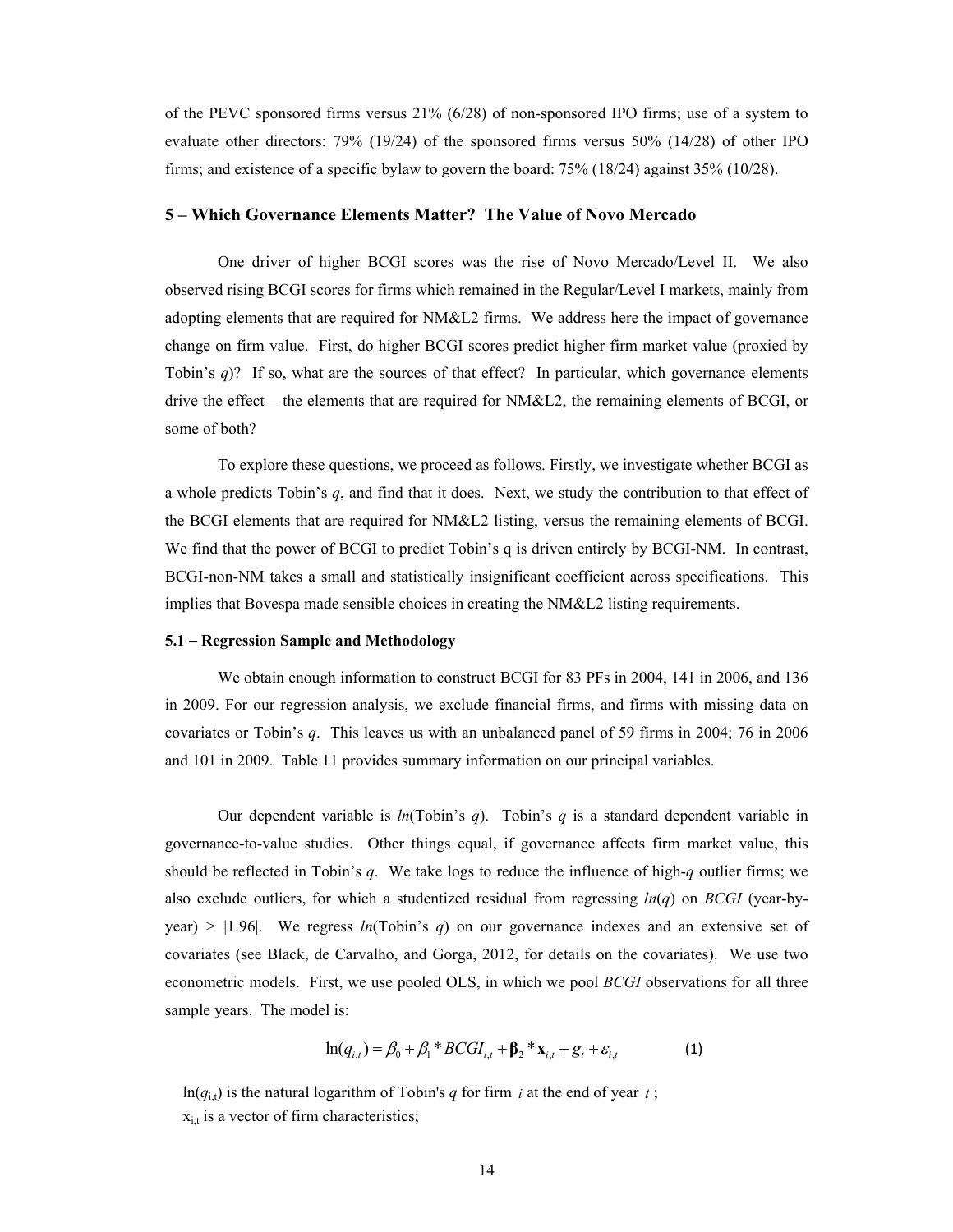$CGI<sub>it</sub>$  is a governance index (BCGI, BCGI-NM, or BCGI-non-NM) for firm *i* at time *t*;

gt are year dummies; and

 $\varepsilon_{i,t}$  is an error term (all standard errors are clustered on firm).

We also use a firm random effects (RE) model. Let  $f_i$  be firm effects,  $\sigma_{\varepsilon}$  and  $\sigma_f$  be the standard deviations of  $\varepsilon_{i,t}$  and  $f_i$ , T be the number of periods, and define the random effects  $λ$  as:

$$
\lambda = 1 - \frac{\sigma_{\varepsilon}}{\sqrt{\sigma_{\varepsilon}^2 + T^* \sigma_{f}^2}}
$$

 $\lambda$  provides a measure of whether RE estimates are closer to pooled OLS ( $\lambda = 0$ ) or to a firm fixed effects (FE) model  $(\lambda = 0)$ . Then define quasi-demeaned variables  $\mathbf{x}_{i}^{qdm} = (\mathbf{x}_{i,t} - \lambda^* \overline{\mathbf{x}}_i)$  and similar for other variables. The RE model is:

$$
\ln(q_{i,t})^{qdm} = \beta_1 * CGI_{i,t}^{qdm} + \beta_2 * \mathbf{x}_{i,t}^{qdm} + g_t^{qdm} + f_i^{qdm} + \varepsilon_{i,t}^{qdm}
$$
 (2)

It is not feasible to use an FE specification because we have relatively few firms which respond to at least two surveys – our effective number of firms would drop 146 to 72. If we try, in unreported regressions, the coefficient on BCGI is similar to that with pooled OLS and RE, at .089, but statistically insignificant due to larger standard errors.

#### **5.2 – Regression Results**

Table 12 reports our full sample regression results. Odd numbered regressions show pooled OLS results, even numbered regressions show RE results. Both specifications produce similar results. In Regressions 1 and 2, we regress *ln*(Tobin's *q*) on BCGI and covariates. The coefficient on *BCGI* is positive and statistically strong. The RE coefficient of 0.133 implies that a one-standard deviation increase in BCGI predicts a 0.133 increase in ln(*q*), or about a 14% increase in Tobin's  $q$ <sup>11</sup>

In the remaining regressions, we investigate the relative power of BCGI-NM and BCGInon-NM to predict Tobin's *q*. In Regressions 3 and 4, we consider the non-NM&L2 elements. These have no significant predictive value. The coefficient on BCGI-non-NM is positive but much smaller than the coefficient on BCGI and is not statistically significant. Moreover, even this small positive coefficient could reflect omitted variable bias. BCGI-non-NM and BCGI-NM are positively correlated (correlation of 0.35, p-value < .01), and BCGI-NM predicts Tobin's *q*, so the coefficient in these regressions on BCGI-non-NM is upward biased.

In Regressions 5 and 6, BCGI-NM takes a positive and strongly significant coefficient. Finally, in Regressions 7 and 8, we include both BCGI-non-NM and BCGI-NM in the same

<sup>&</sup>lt;sup>11</sup> The calculation is  $exp(0.133) - 1 = 0.142$ .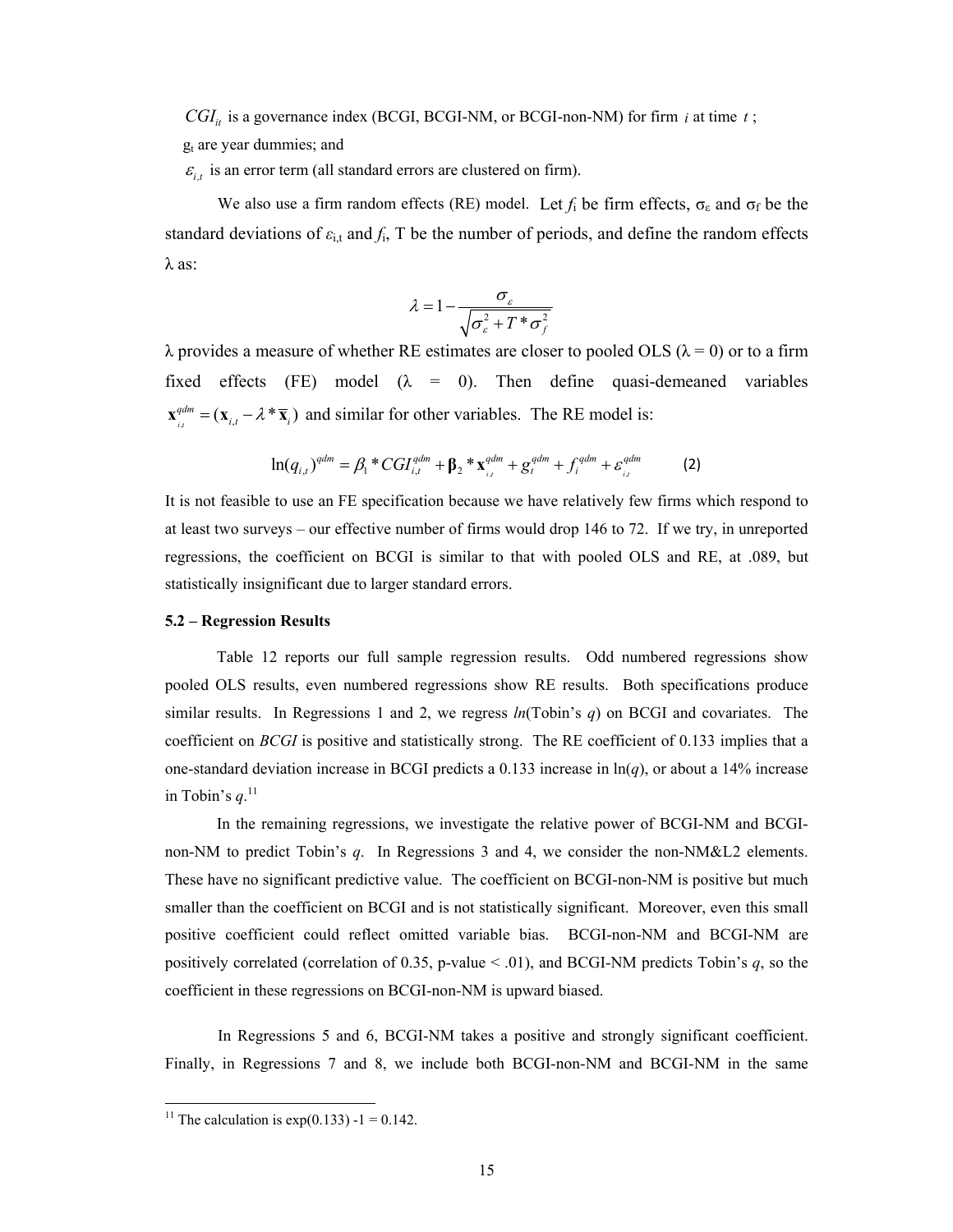regression. The coefficient on BCGI-NM remains positive and strongly significant, while the coefficient on BCGI-non-NM is now close to zero (consistent with the somewhat larger coefficients in Regressions 3 and 4 reflecting omitted variable bias). Table 12 thus provides evidence that the NM&L2 elements, and only those elements, predict higher Tobin's *q*.

It could still be the case that the non-NM&L2 elements are important for *non*-NM&L2 firms. To investigate this possibility, in Table 13, we split the sample into Reg&L1 and NM&L2 subsamples.<sup>12</sup> In Panel A, we study Reg&L1 firms, using the same specifications as in Table 12. We suppress the coefficients on control variables.

The results in Panel A are very similar to those for the full sample. BCGI-NM predicts higher Tobin's *q*. The coefficients in Regressions 5-8 are close to those for the full sample. In contrast, the coefficients on BCGI-non-NM, while positive, are small and not close to significant in Regressions 7 and 8.

For the subsample of NM&L2 firms, we cannot study the effect of BCGI-NM on Tobin's *q*. The BCGI-NM elements are mandatory for these firms, so all firms have the same score. We can, however, assess whether investors assign additional value to NM&L2 firms that adopt the non-NM elements of BCGI. We do so in Panel B. There is no evidence that investors assign additional value to NM&L2 firms that adopt these elements. Instead, in Panel B, Regressions 1 and 2, the coefficient on BCGI (for which variation is driven by the non-NM elements), is small and insignificant. In Regressions 3 and 4, we obtain similar results for BCGI-non-NM.

#### **6. Discussion**

#### **6.1 - Incremental Governance Reforms: Time Trends and Value**

Overall, Brazilian corporate governance improved substantially over our study period. We speculate here on some broader implications of these changes. First, while cause and effect cannot be established, Bovespa's creation of the Novo Mercado and Level II listing levels, and the overall improvement in governance, coincided with a wave of IPOs of Brazilian firms. Perhaps, an active IPO market requires (or is encouraged by) investor confidence that local firms will behave well. Any one firm has limited ability to generate this confidence. An overall sense of investor confidence is an externality for any one firm, which can be partly internalized by a stock exchange (Mahoney, 1997). The available evidence suggests that Bovespa succeeded in doing so with its higher listing levels.

In an environment in which equity offerings are viable, firms have incentives to improve governance incrementally. Bennedsen, Nielsen and Nielsen (2012) provide evidence that some Brazilian firms voluntarily provide tag-along rights (above the minimum required by Brazilian law)

<sup>&</sup>lt;sup>12</sup> Note that 6 firms migrate from Reg&L1 to NM&L2 during our sample period; they will be included in different subsamples in different years.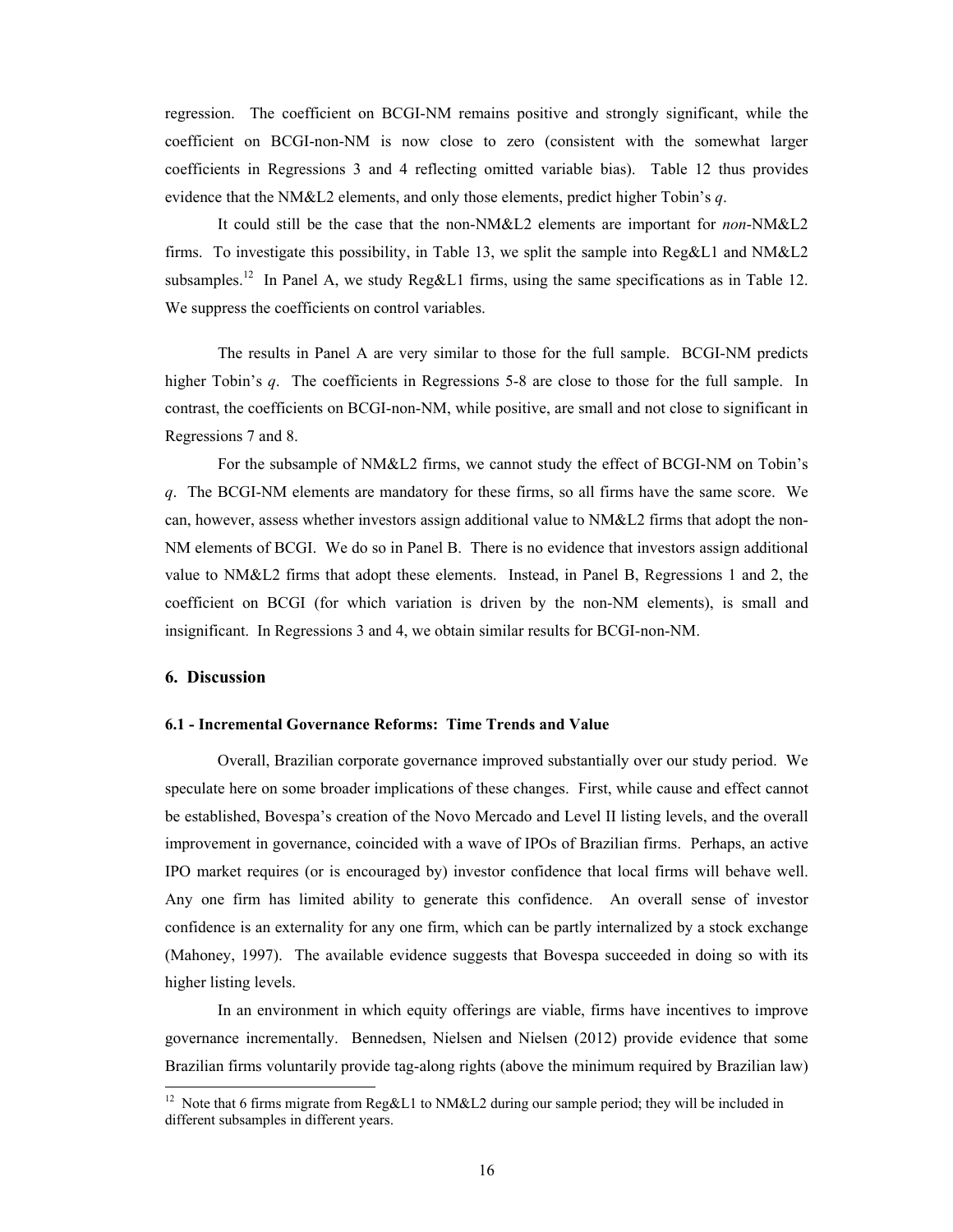when they issue shares. The incentives for firms to improve governance would be weaker if equity offerings are difficult.

In Table 7, we found that over time, many Reg&L1 firms adopt some NM&L2 governance elements. We find in the regressions in Tables 12 and 13 that investors assign value to these governance changes. We also found in Table 7 a much weaker tendency for NM&L2 firms to adopt the remaining elements of BCGI. Our regression results can explain these firm choices. There is no incremental gain in firm value from adopting the non-NM elements of BCGI.

#### **6.2 – The Relative Values of Local Governance and Cross-Listing**

If local governance is weak, firms might seek to piggyback on the perceived value of listing on a foreign exchange (see the review by Karolyi, 2013). Other things equal, as local markets and local corporate governance improve, the value of cross-listing should decline. We indeed observe that many Brazilian firms sought full ("Level 2 or 3") cross listings on the New York Stock Exchange in the 1990s. In contrast, the Brazilian IPOs during our sample period rarely did so. Instead, most sought only a "Level 4" cross-listing through U.S. Rule 144A. A rule 144A listing may improve access to foreign capital, and indeed foreign investors purchased a majority of the shares in most Brazilian IPOs (de Carvalho and Pennacchi, 2012). Yet a Rule 144A listing carries only minimal obligations to comply with U.S. securities laws. Apparently, newly public Brazilian firms felt that the costs of a full U.S. cross listing outweighed the remaining benefits.

#### **7 - Conclusion**

We study the evolution of corporate governance practices in Brazil over 2004-2009, relying on a series of three hand-collected surveys. Our time period is limited, but covers important developments in the Brazilian markets, including the revival of Bovespa, driven by a wave of new public offerings, almost all on the higher, NM&L2 listing levels. We study changes in a broad, overall Brazilian Corporate Governance Index – BCGI. BCGI is comprised of six indices covering major aspects of corporate governance (board structure, board procedure, related party transactions, ownership structure, shareholder rights and disclosure). We exclude government-controlled and foreign-controlled firms from our sample and examine firms controlled by Brazilian private sector groups or individuals (Brazilian "private" firms).

We show that corporate governance practices improved significantly in the 2004-2009 period. These changes reflect both changes in the sample and changes in governance practices at individual firms over time. The sample changes reflect the rise in NM&L2 listings. Changes at the firm level occurred mostly in firms listed on the Reg&L1 levels. Governance practices for firms already listed on NM&L2 were fairly stable during our sample period. On the whole, firms in both groups go well above the minimum listing requirements for their level. Finally, IPO firms with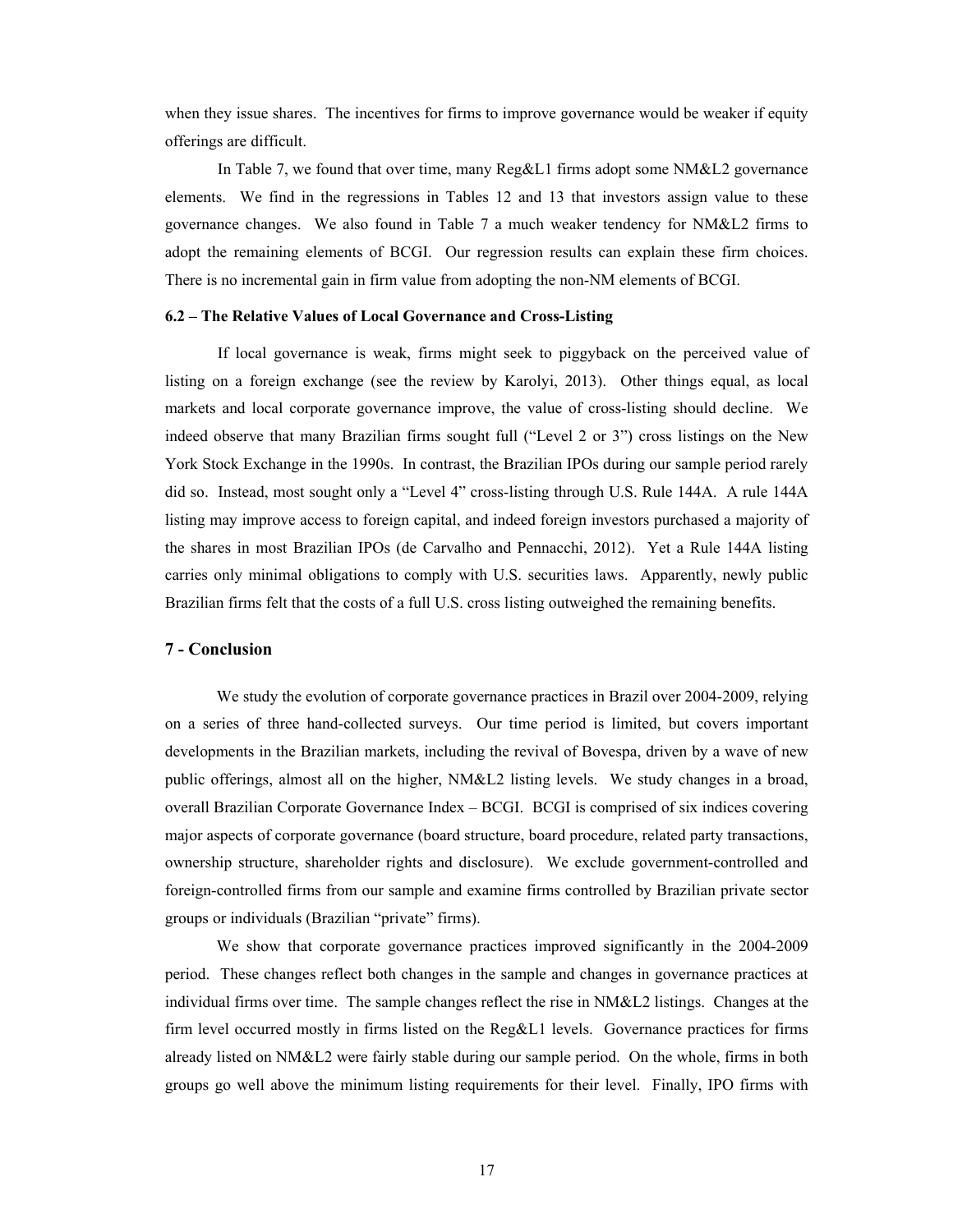PEVC sponsors look broadly similar to IPO firms without these sponsors; they score better on several board procedures, but not on the substantive aspects of governance.

Adoption of the NM&L2 governance elements predicts higher Tobin's q; adoption of the remaining elements of BCGI does not. Over our sample period, Reg&L1 firms adopt more of the NM&L2 elements. A few firms adopt all of them and migrate "upwards" to a L2 or NM listing. Yet firms already on NM&L2 do not increase their adoption of the non-NM elements of BCGI. Thus, Brazilian firms appear to respond to what investors value.

## **8 – References**

- ABDI Associação Brasileira de Desenvolvimento Industrial. 2011. *A Indústria de Private Equity e Venture Capital: Segundo Censo Brasileiro*. Brasília: ABDI.
- Atanasov, Vladimir, Bernard Black, Conrad Ciccotello & Stanley Gyoshev. 2010. How Does Law Affect Finance? An Examination of Equity Tunneling in Bulgaria, 96 *Journal of Financial Economics* 155-173.
- Bae, Kee-Hong, Jon-Koo Kang, and Jin-Mo Kim. 2002. Tunneling or Value Added? Evidence from Mergers by Korean Business Groups, 57 *Journal of Finance* 2695-2740 (2002).
- Balasubramanian, N., Bernard Black, and Vikramaditya Khanna. 2010. Firm-Level Corporate Governance in Emerging Markets: A Case Study of India, *Emerging Markets Review* 319-340.
- Barry, C., C. Muscarella, J. Peavy, and M. Vetsuypens. 1990. The role of venture capital in the creation of public companies: evidence from the going public process, *Journal of Financial Economics,* 27, 447-471.
- Bennedsen, Morten, Kasper Meisner Nielsen and Thomas Vester Nielsen. 2012. Private Contracting and Corporate Governance: Evidence from the Provision of Tag-Along Rights in Brazil, *Journal of Corporate Finance*, 18, 904-918.
- Black, Bernard, Antonio Gledson de Carvalho, and Erica Gorga. 2010. Corporate Governance in Brazil, *Emerging Markets Review*, vol. 11, 21-38.
- Black, Bernard, Antonio Gledson de Carvalho, and Erica Gorga. 2012. What Matters and for Which Firms for Corporate Governance in Emerging Markets?: Evidence from Brazil (and Other BRIK Countries), 18 *Journal of Corporate Finance, vol. 18,* 934-952.
- Black, Bernard, Antonio Gledson de Carvalho, Vikramaditya Khanna, Woochan Kim and Burcin Yurtoglu, 2014, Methods for Multicountry Studies of Corporate Governance: Evidence from the BRIKT Countries, working paper, at http://ssrn.com/abstract=2219525.
- Black, Bernard, Hasung Jang and Woochan Kim. 2006. "Does Corporate Governance Affect Firms' Market Values? Evidence from Korea," *Journal of Law, Economics and Organization*, vol. 22, 366-413.
- Carvalhal-da-Silva, Andre Luis, and Avanidyar Subramanyam. 2007. Dual-Class Premium, Corporate Governance, and the Mandatory Bid Rule: Evidence from the Brazilian Stock Market, *Journal of Corporate Finance*, vol. 13, 1-24.
- Claessens, Stijn, Simeon Djankov, Joseph Fan, and Larry Lang. 2002. Disentangling the Incentive and Entrenchment Effects of Large Shareholdings, *Journal of Finance*, vol. 57, 2741-2771.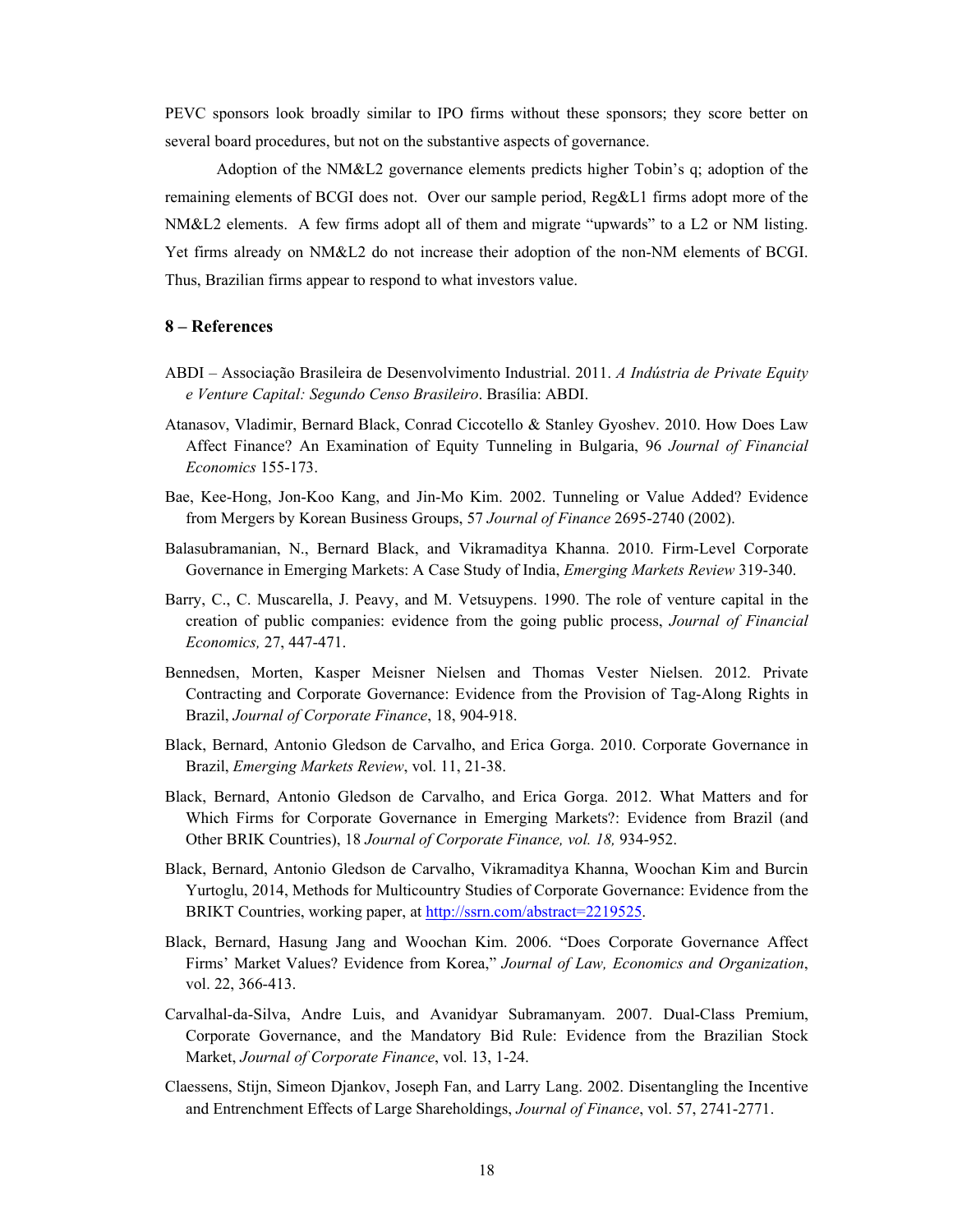- Claessens, Stijn, and B. Burcin Yurtoglu, 2013, Corporate Governance and Development—An Update, *Emerging Markets Review*, forthcoming.
- Dahya, Jay, Orlin Dimitrov, and John J. McConnell. 2008. Dominant Shareholders, Corporate Boards, and Corporate Value: A Cross-Country Analysis, *Journal of Financial Economics*, vol. 87, 73-100.
- Durnev, Artyom, and E. Han Kim .2005. To Steal or Not to Steal: Firm Attributes, Legal Environment, and Valuation, *Journal of Finance,* vol. 60, 1461-1493.
- De Carvalho, Antonio G., Leonardo Ribeiro and Cláudio Furtado. 2006. *A Indústria de Private Equity e Venture Capital: Primeiro Censo Brasileiro*. São Paulo: Saraiva.
- De Carvalho, Antonio G, Humberto Gallucci-Netto and Joelson Sampaio. 2012. Private Equity and Venture Capital in Brazil: an Analysis of its Recent Evolution. *EAESP-FGV Working Paper.*
- De Carvalho, Antonio G and George Pennacchi. 2012, Can a stock exchange improve corporate behavior? Evidence from firms' migration to premium listings in Brazil. *Journal of Corporate Finance*, vol. 18 (4), 883-903.
- Dyck, A. and L. Zingales, 2004, Private Benefits of Control: An International Comparison, *Journal of Finance* 59, 537-600.
- Gompers, P., and J. Lerner. 1997. Venture capital and the creation of public companies: do venture capitalists really bring more than money? *Journal of Private Equity,* Fall, 15-32.
- Karolyi, G. Andrew, 2013. Corporate Governance, Agency Problems and International Cross-Listings: A Defense of the Bonding Hypothesis, *Emerging Markets Review* 13, 516-547
- Klein, April. 2002. Audit Committee, Board of Director Characteristics, and Earnings Management, 33 *Journal of Accounting and Economics* 375-400*.*
- Litvak, Kate. 2007. The Impact of the Sarbanes-Oxley Act on Non-US Companies Cross-Listed in the US, *Journal of Corporate Finance,* vol. 13, pp. 195-228.
- Mahoney, Paul, 1997, The Exchange as Regulator, *Virginia Law Review* 83, 1453-1500.
- Megginson, William, and K. Weiss. 1991. Venture Capitalist Certification in Initial Public Offers, *Journal of Finance,* 46, 879-903.
- Nenova, Tatiana, 2003, The Value of Corporate Voting Rights and Control: A Cross-Country Analysis, *Journal of Financial Economics* 68, 325-351.
- Nenova, Tatiana, 2005, Control Values and Changes in Corporate Law in Brazil, *Latin American Business Review* 6(3), 1-37.

OECD (Organisation for Economic Co-operation and Development). 2004. *Principles of Corporate Governance*.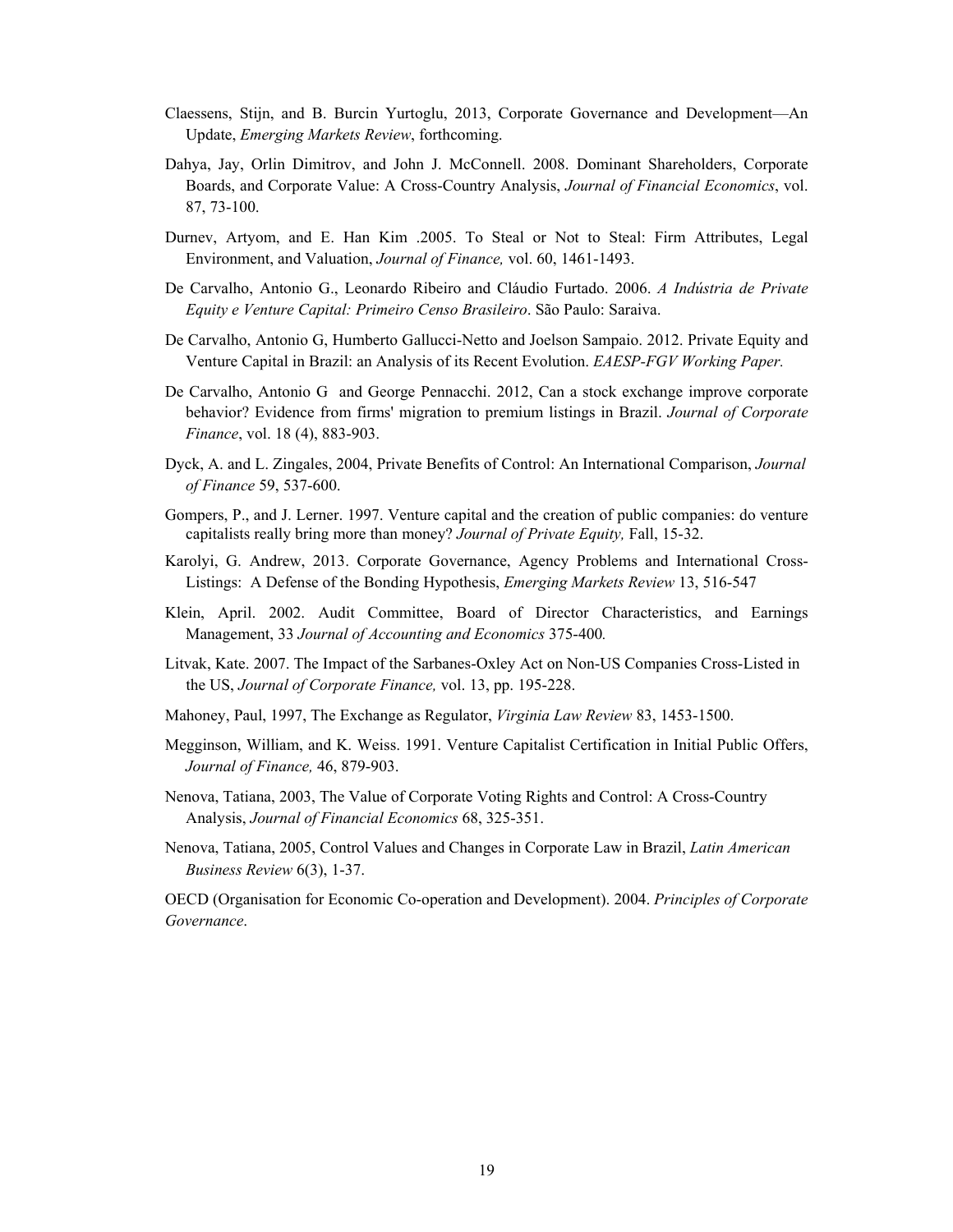#### **Table 1. Brazilian Economic and Financial Market Evolution**

All values are at the end of each year, except as indicated. Data on inflation and foreign investment were collected at the site of the IPEA. Data on pension funds were collected from the Brazilian Association of Private Pension (ABRAPP). Data on IPOs and volume were collected at the Stock Exchange of São Paulo (BM&FBovespa). Amounts in US \$ billions. Market capitalization is at year-end. Sources: De Carvalho et al. (2006) and ABDI  $(2011)$ .

|                                                 | 1999 | 2000     | 2001     | 2002 | 2003     | 2004 | 2005 | 2006 | 2007  | 2008 | 2009   | 2010  |
|-------------------------------------------------|------|----------|----------|------|----------|------|------|------|-------|------|--------|-------|
| <b>GDP</b> growth $(\%)$                        | 0.2  | 4.3      | 1.3      | 2.6  | 1.1      | 5.7  | 3.1  | 3.9  | 6.0   | 5.2  | $-0.3$ | 7.5   |
| <b>Treasury Interest rate <math>(\%)</math></b> | 19.0 | 15.7     | 19.0     | 25.0 | 16.5     | 17.7 | 18.0 | 13.2 | 11.2  | 13.7 | 8.7    | 10.7  |
| Inflation $(\%)$                                | 8.9  | 6.0      | 7.7      | 12.5 | 9.3      | 7.6  | 5.6  | 3.1  | 4.5   | 5.9  | 4.3    | 5.9   |
| <b>Pension Fund Assets</b>                      | 69   | 79       | 72       | 65   | 78       | 96   | 137  | 175  | 258   | 191  | 296    | 324   |
| <b>TPOS</b>                                     |      |          | $\theta$ | 1    | $\theta$ | 7    | 9    | 26   | 62    | 5    | 6      | 11    |
| <b>Committed Capital in</b>                     | 3.7  | 4.9      | 5.0      | 4.7  | 4.8      | 5.6  | 7.2  | 13.5 | 22.7  | 28.1 | 36.1   | 39.2  |
| <b>Private Equity</b>                           |      |          |          |      |          |      |      |      |       |      |        |       |
| Number of firms listed at                       | 534  | 494      | 468      | 436  | 410      | 390  | 381  | 394  | 433   | 426  | 422    | 427   |
| <b>Bovespa</b>                                  |      |          |          |      |          |      |      |      |       |      |        |       |
| Number of firms on Novo                         |      | $\theta$ | $\theta$ | 5    | 5        | 14   | 28   | 58   | 100   | 119  | 122    | 133   |
| Mercado and Level II                            |      |          |          |      |          |      |      |      |       |      |        |       |
| <b>Bovespa Trading Volume</b>                   | 86   | 95       | 65       | 39   | 71       | 114  | 172  | 281  | 677   | 590  | 747    | 704   |
| <b>Market capitalization</b>                    | 212  | 199      | 169      | 111  | 220      | 317  | 460  | 703  | 1.284 | 589  | 1,324  | 1.522 |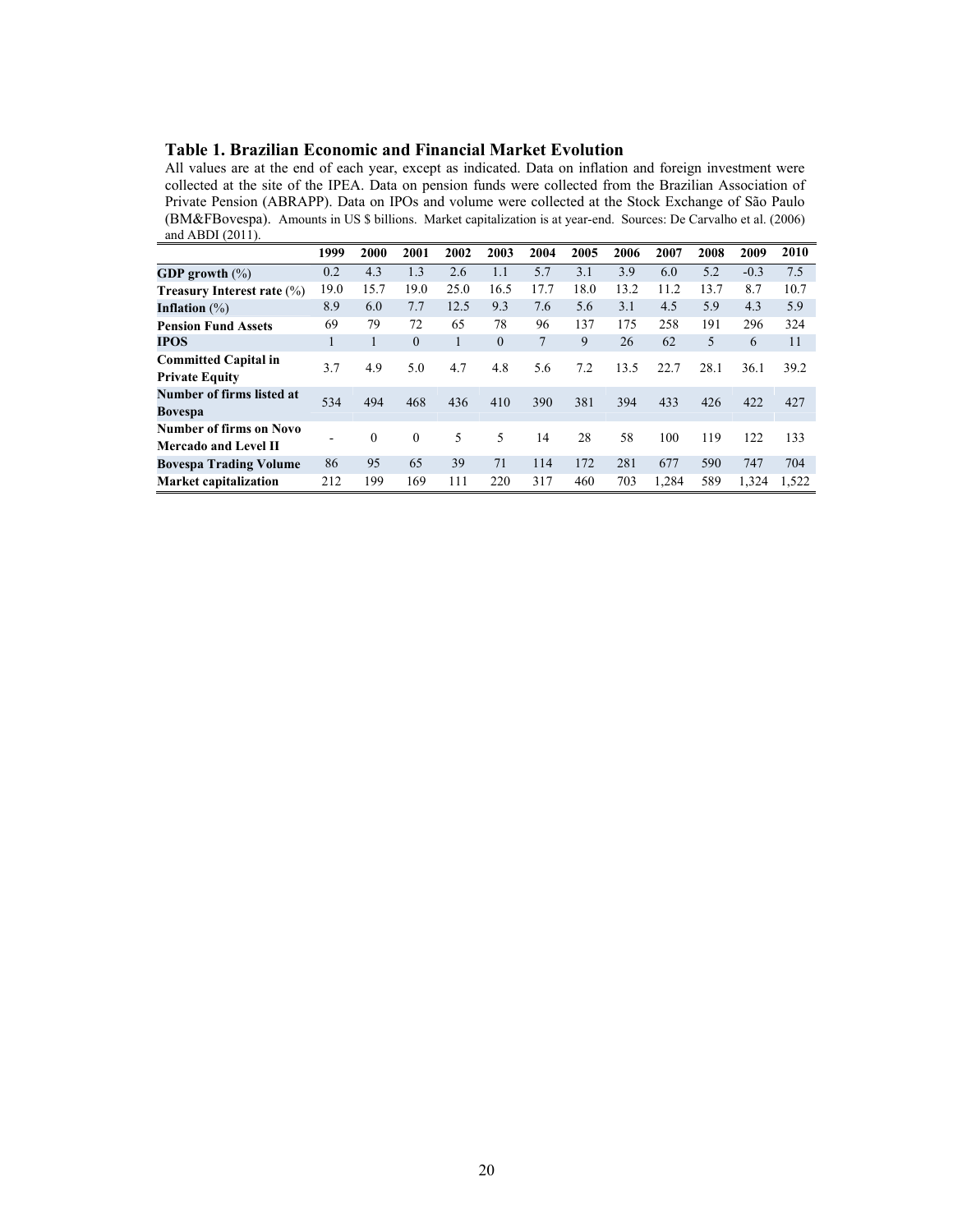## **Table 2. Sample description**

#### **Panel A: Sample characteristics**

Total number of firms and market capitalization for all public firms (private) which responded to the 2004, 2006 and 2009 Brazil CG Surveys. Exchange rate as of December 31, 2009 is R\$1.75 per US\$1. Market capitalization and number of firms is measured at end of survey year (for "overlap" rows, at end of most recent survey year). Regression sample excludes financial firms and firms with incomplete data on Tobin's q or covariates.

|               | <b>Number of Firms</b> |                           |                       | <b>Market Capitalization (R\$ billions)</b> |  |  |
|---------------|------------------------|---------------------------|-----------------------|---------------------------------------------|--|--|
|               | <b>BPF</b> sample      | <b>Regression Sample</b>  | <b>BPF</b> sample     | <b>Regression Sample</b>                    |  |  |
| 2004          | $83/313 = 27\%$        | $65/313 = 21/%$           | $638/1,027 = 62\%$    | $524/1,027 = 52\%$                          |  |  |
| 2006          | $141/290 = 48\%$       | $84/290 = 29\%$           | $1254/2.157 = 58\%$   | $1023/2, 157 = 47\%$                        |  |  |
| 2009          | $136/306 = 44\%$       | $108/306 = 35\frac{9}{6}$ | $1291 / 2,192 = 59\%$ | $1123 / 2,192 = 51\%$                       |  |  |
| 2004 & 2006   | $36/325 = 11\%$        |                           | $734/2,157 = 34\%$    |                                             |  |  |
| 2004 & 2009   | $29/306 = 9\%$         |                           | $528/2,192 = 24\%$    |                                             |  |  |
| 2006 & 2009   | $81/306 = 26\%$        |                           | $708/2,192 = 32\%$    |                                             |  |  |
| all 3 surveys | $22/306 = 7\%$         |                           | $460/2,192 = 21\%$    |                                             |  |  |

#### **Panel B: Sample by listing level**

Number of firms listed on the indicated Bovespa levels for (i) all listed firms, (ii) Brazilian private firms, and (iii) firms which responded to the 2004, 2006 or 2009 our surveys. Overlapping firms is the number of firms in the sample listed on the indicated Bovespa levels for firms that responded two or more surveys (for "overlap" rows, at first survey year).

| <b>Number of firms</b> | Regular    | <b>Level I</b>                        | <b>Level II</b> | <b>Novo Mercado</b> |
|------------------------|------------|---------------------------------------|-----------------|---------------------|
|                        |            | 2004                                  |                 |                     |
| All listed firms       | 316 (83%)  | $37(10\%)$                            | $10(2\%)$       | 18(5%)              |
| <b>BPF</b> firms       | 260 (83%)  | $30(9\%)$                             | 8(3%)           | 15(5%)              |
| <b>BPF</b> Sample      | 56 (67%)   | 20(24%)                               | 2(3%)           | 5(6%)               |
| Regression Sample      | 45(69%)    | 12(18%)                               | 3(5%)           | 5(8%)               |
|                        |            | 2006                                  |                 |                     |
| All listed firms       | 293 (68%)  | 40 (9%)                               | 18(4%)          | 82 (19%)            |
| <b>BPF</b>             | 159 (55%)  | $36(12\%)$                            | 17(6%)          | 78 (27%)            |
| Descriptive Sample     | 51 (35%)   | 22(16%)                               | 12(9%)          | 56 (40%)            |
| Regression Sample      | 37(44%)    | 12(14%)                               | 7(8%)           | 28(33%)             |
|                        |            | 2009                                  |                 |                     |
| All listed firms       | 263(62%)   | 37(9%)                                | 19(5%)          | 103(24%)            |
| <b>BPF</b>             | 160(52%)   | $32(10\%)$                            | 18(6%)          | 96 (31%)            |
| Descriptive Sample     | 43 (32%)   | 23(17%)                               | 9(6%)           | 61(45%)             |
| Regression Sample      | $34(31\%)$ | 13(12%)                               | 8(7%)           | 53(49%)             |
|                        |            | <b>Overlapping Firms (BPF sample)</b> |                 |                     |
| 2004 & 2006            | 19(53%)    | 12(33%)                               | 1(3%)           | $4(11\%)$           |
| 2004 & 2009            | 22(27%)    | 14 (17%)                              | 6(7%)           | 39 (48%)            |
| 2006 & 2009            | 16(55%)    | 7(24%)                                | 1(3%)           | 5(17%)              |
| all 3 surveys          | 12(55%)    | 5(23%)                                | 1(5%)           | 4(18%)              |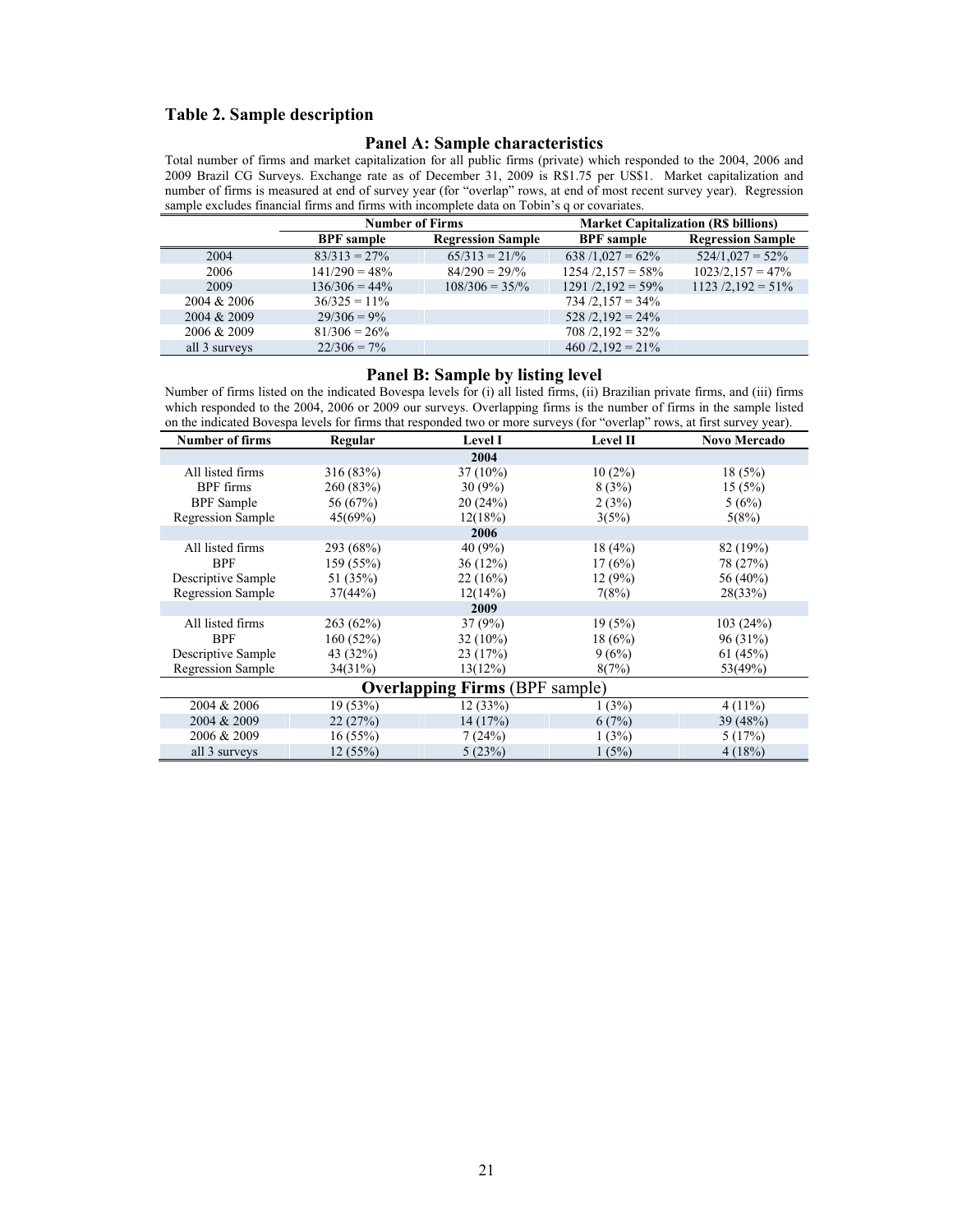## **Table 3. Description of Indices and Elements**

Description of indices and their elements, and average for each element in 2004, 2006 and 2009. Each component assumes either value one if criterion is satisfied or zero, otherwise. Indices are computed as average of elements of that index, except for Related Party Transaction (RPT) index. RPT index has five elements, and is defined to equal 1 if RPTs are forbidden in the bylaws, and 0.8 if RPTs are not forbidden but do not exist. If RPTs exist, RPT index = (sum of remaining three elements)/5. \* indicates element that is required for listing on Novo Mercado or Level 2.

|                                          |                                                                                                                                                 |              | Mean         |              |  |  |  |  |  |  |  |
|------------------------------------------|-------------------------------------------------------------------------------------------------------------------------------------------------|--------------|--------------|--------------|--|--|--|--|--|--|--|
|                                          | <b>Board Independence Subindex</b>                                                                                                              | 2004         | 2006         | 2009         |  |  |  |  |  |  |  |
| *BdIn.1                                  | Board includes one or more independent directors                                                                                                | 0.66         | 0.87         | 0.85         |  |  |  |  |  |  |  |
| BdIn.2                                   | Board has at least 30% independent directors                                                                                                    | 0.41         | 0.52         | 0.46         |  |  |  |  |  |  |  |
| BdIn.3                                   | Board has at least 50% independent directors                                                                                                    | 0.16         | 0.19         | 0.20         |  |  |  |  |  |  |  |
| BdIn.4                                   | CEO is NOT chairman of the board                                                                                                                | 0.70         | 0.70         | 0.75         |  |  |  |  |  |  |  |
|                                          | <b>Audit Committee and Fiscal Board Subindex</b>                                                                                                |              |              |              |  |  |  |  |  |  |  |
| BdCm.1                                   | Audit committee exists                                                                                                                          | 0.16         | 0.28         | 0.33         |  |  |  |  |  |  |  |
| BdCm.2                                   | Permanent or near-permanent fiscal board exists                                                                                                 | 0.66         | 0.44         | 0.49         |  |  |  |  |  |  |  |
|                                          | Company has either permanent fiscal board or audit committee which includes                                                                     |              |              |              |  |  |  |  |  |  |  |
| BdCm3                                    | minority shareholder representative                                                                                                             | 0.41         | 0.50         | 0.51         |  |  |  |  |  |  |  |
|                                          | <b>Ownership Index</b>                                                                                                                          |              |              |              |  |  |  |  |  |  |  |
| Ow.1                                     | Fraction of common shares owned by largest shareholder                                                                                          | 0.60         | 0.50         | 0.51         |  |  |  |  |  |  |  |
| Ow.2                                     | $1.5*$ {[( common shares)/( common shares + preferred shares)] - 1/3}                                                                           | 0.40         | 0.62         | 0.63         |  |  |  |  |  |  |  |
|                                          | Ownership parity = $(1 - wedge)$ . Wedge = (fraction of voting shares owned by                                                                  |              |              |              |  |  |  |  |  |  |  |
|                                          | largest owner) - (fraction of econ. ownership by largest owner). Econ. ownership by                                                             |              |              |              |  |  |  |  |  |  |  |
| Ow.3                                     | largest shareholder = (common + preferred shares owned)/(total common +                                                                         | 0.81         | 0.88         | 0.89         |  |  |  |  |  |  |  |
|                                          | preferred shares)                                                                                                                               |              |              |              |  |  |  |  |  |  |  |
|                                          |                                                                                                                                                 |              |              |              |  |  |  |  |  |  |  |
|                                          | In (no. of shareholders in control group). If firm has shareholder agreement, number                                                            |              |              |              |  |  |  |  |  |  |  |
| Ow.4                                     | of members of the agreement. If not, no. of 5% shareholders who together hold 50%                                                               | 0.26         | 0.35         | 0.39         |  |  |  |  |  |  |  |
|                                          | of common shares. If no control group, or no agreement and all 5% shareholders                                                                  |              |              |              |  |  |  |  |  |  |  |
|                                          | hold $\leq 50\%$ of common shares, assume $= 10$                                                                                                |              |              |              |  |  |  |  |  |  |  |
| Ow.5                                     | Firm has one or more outside 5% shareholders (the disclosure threshold)                                                                         | 0.60         | 0.50         | 0.59         |  |  |  |  |  |  |  |
| <b>Board Procedure Index</b>             |                                                                                                                                                 |              |              |              |  |  |  |  |  |  |  |
| Pr.1                                     | Firm $had > 4$ physical board meetings in last year                                                                                             | 0.81         | 0.76         | 0.74         |  |  |  |  |  |  |  |
| Pr.2                                     | Firm has system to evaluate CEO performance                                                                                                     | 0.33         | 0.37         | 0.53         |  |  |  |  |  |  |  |
| Pr.3                                     | Firm has system to evaluate other executives                                                                                                    | 0.40         | 0.52         | 0.66         |  |  |  |  |  |  |  |
| Pr.4                                     | Board receives materials in advance of meeting                                                                                                  | 0.92         | 0.94         | 0.97         |  |  |  |  |  |  |  |
| Pr.5                                     | Firm has code of ethics                                                                                                                         | 0.52         | 0.69         | 0.78         |  |  |  |  |  |  |  |
| Pr.6                                     | Specific bylaw to govern board                                                                                                                  | 0.55         | 0.55         | 0.60         |  |  |  |  |  |  |  |
| <b>Minority Shareholder Rights Index</b> |                                                                                                                                                 |              |              |              |  |  |  |  |  |  |  |
| Sh.1                                     | Annual election of all directors                                                                                                                | 0.37         | 0.43         | 0.31         |  |  |  |  |  |  |  |
| Sh.2                                     | Minority shareholders elect a director                                                                                                          | 0.40         | 0.42         | 0.40         |  |  |  |  |  |  |  |
| *Sh.3                                    | Freezeout offer to minority shareholders based on shares' economic value                                                                        | 0.16         | 0.57         | 0.62         |  |  |  |  |  |  |  |
| *Sh.4                                    | Takeout rights on sale of control exceed legal minimum                                                                                          | 0.34         | 0.65         | 0.65         |  |  |  |  |  |  |  |
| $*Sh.5$                                  | Arbitration of disputes with shareholders                                                                                                       | 0.08         | 0.51         | 0.56         |  |  |  |  |  |  |  |
| Sh.6<br>$*Sh.7$                          | Firm has no authorized capital or provides preemptive rights<br>Free float $\geq$ 25 % of total shares                                          | 0.06<br>0.84 | 0.09<br>0.84 | 0.04<br>0.82 |  |  |  |  |  |  |  |
|                                          |                                                                                                                                                 |              |              |              |  |  |  |  |  |  |  |
|                                          | <b>Related Party Transaction Index</b>                                                                                                          |              |              |              |  |  |  |  |  |  |  |
| Rt.1                                     | Related party transaction are forbidden in the bylaws<br>Firm does not have loans to insiders, significant sales to or purchases from insiders, | 0.00         | 0.05         | 0.18         |  |  |  |  |  |  |  |
| Rt.2                                     | or rent real property to or from insiders                                                                                                       | 0.69         | 0.72         | 0.51         |  |  |  |  |  |  |  |
| Rt.3                                     | Board must approve conflict of interest transaction with controller                                                                             | 0.87         | 0.26         | 0.28         |  |  |  |  |  |  |  |
| Rt.4                                     | Non-interested directors must approve conflict of interest transaction with controller                                                          | 0.64         | 0.09         | 0.14         |  |  |  |  |  |  |  |
| Rt.5                                     | Shareholders must approve conflict of interest transaction with controller                                                                      | 0.12         | 0.00         | 0.04         |  |  |  |  |  |  |  |
|                                          | <b>Disclosure Index</b>                                                                                                                         |              |              |              |  |  |  |  |  |  |  |
| Di.1                                     | Related party transactions disclosed to shareholders                                                                                            | 0.71         | 0.97         | 0.90         |  |  |  |  |  |  |  |
| Di.2                                     | Management has regular meetings with analysts                                                                                                   | 0.63         | 0.85         | 0.84         |  |  |  |  |  |  |  |
| $*Di.3$                                  | Firm discloses annual agenda of corporate events                                                                                                | 0.45         | 0.74         | 0.76         |  |  |  |  |  |  |  |
| $*Di.4$                                  | English language financial statements                                                                                                           | 0.51         | 0.74         | 0.74         |  |  |  |  |  |  |  |
| $*Di.5$                                  | Financial statements include statement of cash flows                                                                                            | 0.59         | 0.77         | 0.96         |  |  |  |  |  |  |  |
| $*Di.6$                                  | Quarterly financial statements are consolidated                                                                                                 | 0.83         | 0.95         | 0.96         |  |  |  |  |  |  |  |
| $*Di.7$                                  | Financial statements in IAS or US GAAP                                                                                                          | 0.33         | 0.65         | 0.66         |  |  |  |  |  |  |  |
| Di.8                                     | MD&A discussion in financial statements                                                                                                         | 0.83         | 0.83         | 0.82         |  |  |  |  |  |  |  |
| Di.9                                     | Annual financial statements on firm website                                                                                                     | 0.69         | 0.88         | $0.96\,$     |  |  |  |  |  |  |  |
| Di.10                                    | Quarterly financial statements on firm website                                                                                                  | 0.60         | 0.85         | 0.92         |  |  |  |  |  |  |  |
| Di.11                                    | Auditor does not provide non-audit services                                                                                                     | 0.82         | 0.79         | 0.72         |  |  |  |  |  |  |  |
|                                          |                                                                                                                                                 |              |              |              |  |  |  |  |  |  |  |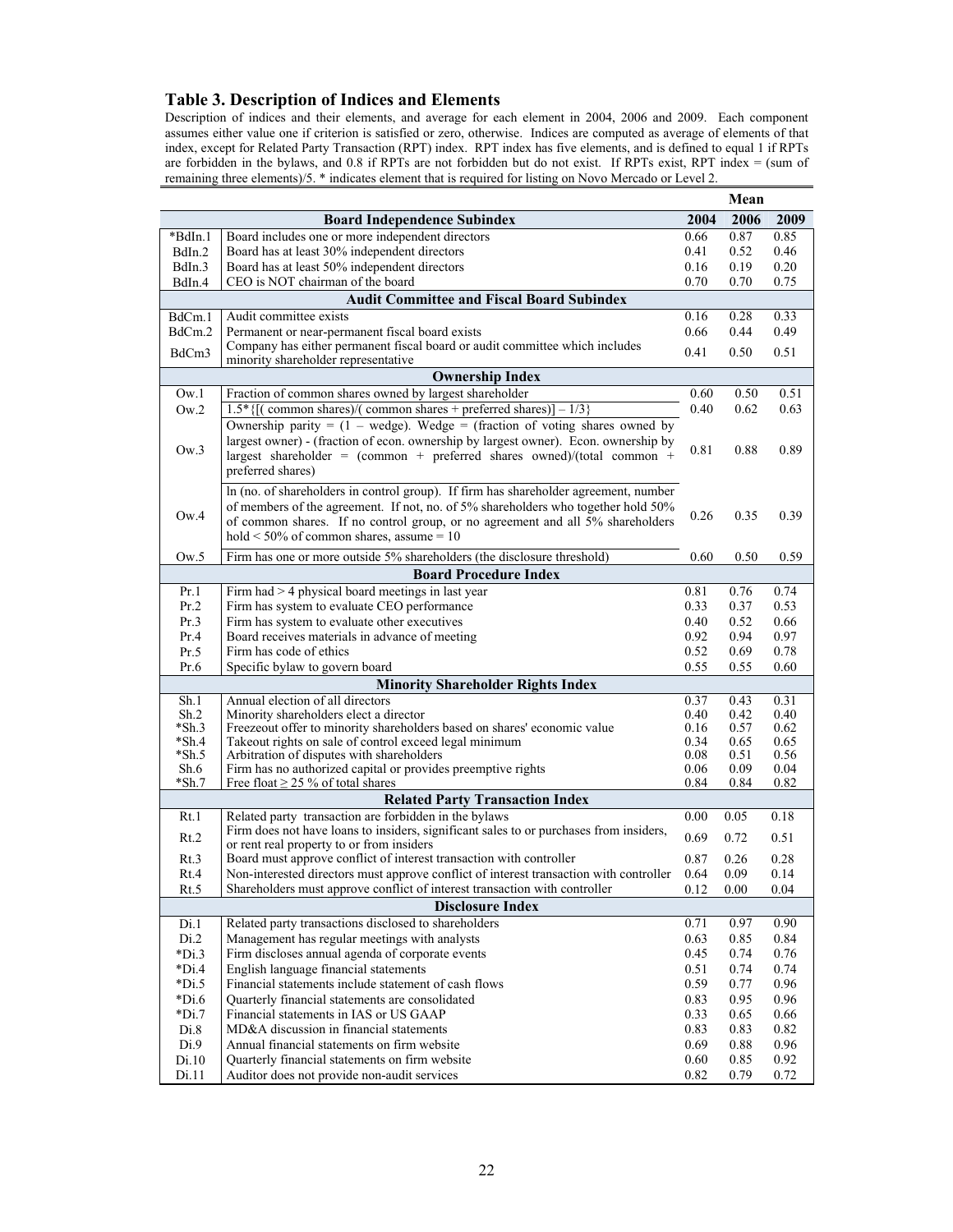## **Figure 1. Changes over time in BCGI and component indices**

Figure shows mean values of each index in 2004, 2006, and 2009

|      | 0.14 | 0.14                              | <b>Board Structure</b>             |
|------|------|-----------------------------------|------------------------------------|
|      |      |                                   | Ownership Structure                |
| 0.10 | 0.11 | 0.11                              |                                    |
|      |      | 0.08                              | <b>Board Procedure</b>             |
| 0.11 | 0.08 |                                   |                                    |
| 0.05 |      | 0.12                              | $\blacksquare$ Shareholders Rights |
| 0.10 | 0.11 |                                   |                                    |
|      |      | 0.10                              | Related Party Transactions         |
| 0.09 | 0.10 |                                   |                                    |
|      |      | $\blacksquare$ Disclosure<br>0.09 |                                    |
| 0.08 | 0.08 |                                   |                                    |
| 0,52 | 0,62 | 0,63<br>$\blacksquare$ IBGC       |                                    |
| 2004 | 2006 | 2009                              |                                    |
|      |      |                                   |                                    |

### **Table 4. Correlations between BCGI and component indices**

Correlations between Brazilian Corporate Governance Index (BCGI) and its component indices for each survey year. Index complement is BCGI – (relevant indices). Significant coefficients, at 5% or less, are in **boldface**.

|      |                            | <b>Board</b><br><b>Structure</b> | Ownership<br><b>Structure</b> | <b>Board</b><br>Procedure | <b>Shareholder</b><br><b>Rights</b> | <b>Related Party</b><br><b>Transactions</b> | <b>Disclosure</b> |
|------|----------------------------|----------------------------------|-------------------------------|---------------------------|-------------------------------------|---------------------------------------------|-------------------|
|      | <b>BCGI</b>                | 0.59                             | 0.14                          | 0.64                      | 0.60                                | 0.45                                        | 0.79              |
|      | <b>Index complement</b>    | 0.33                             | $-0.05$                       | 0.36                      | 0.36                                | 0.15                                        | 0.60              |
|      | <b>Board Structure</b>     |                                  | $-0.09$                       | 0.29                      | 0.33                                | 0.02                                        | 0.32              |
| 2004 | <b>Ownership Structure</b> |                                  |                               | 0.06                      | 0.02                                | $-0.08$                                     | $-0.06$           |
|      | <b>Board Procedure</b>     |                                  |                               |                           | 0.16                                | 0.04                                        | 0.44              |
|      | <b>Shareholders Rights</b> |                                  |                               |                           |                                     | 0.08                                        | 0.40              |
|      | <b>Related Party</b>       |                                  |                               |                           |                                     |                                             | 0.34              |
|      | <b>BCGI</b>                | 0.52                             | 0.31                          | 0.46                      | 0.75                                | 0.44                                        | 0.67              |
|      | <b>Index complement</b>    | 0.28                             | 0.12                          | 0.21                      | 0.52                                | 0.05                                        | 0.47              |
|      | <b>Board Structure</b>     |                                  | $-0.10$                       | 0.37                      | 0.11                                | 0.03                                        | 0.17              |
| 2006 | <b>Ownership Structure</b> |                                  |                               | $-0.02$                   | 0.29                                | 0.00                                        | 0.14              |
|      | <b>Board Procedure</b>     |                                  |                               |                           | 0.18                                | $-0.13$                                     | 0.41              |
|      | <b>Shareholders Rights</b> |                                  |                               |                           |                                     | 0.23                                        | 0.60              |
|      | <b>Related Party</b>       |                                  |                               |                           |                                     |                                             | 0.02              |
|      | <b>BCGI</b>                | 0.45                             | 0.43                          | 0.53                      | 0.63                                | 0.50                                        | 0.68              |
|      | <b>Index complement</b>    | 0.30                             | 0.24                          | 0.24                      | 0.30                                | 0.03                                        | 0.39              |
|      | <b>Board Structure</b>     |                                  | $-0.10$                       | 0.27                      | 0.23                                | 0.03                                        | 0.19              |
| 2009 | Ownership                  |                                  |                               | 0.00                      | 0.37                                | 0.13                                        | 0.29              |
|      | <b>Board Procedure</b>     |                                  |                               |                           | 0.06                                | 0.05                                        | 0.32              |
|      | <b>Shareholders Rights</b> |                                  |                               |                           |                                     | $-0.04$                                     | 0.63              |
|      | <b>Related Party</b>       |                                  |                               |                           |                                     |                                             | 0.05              |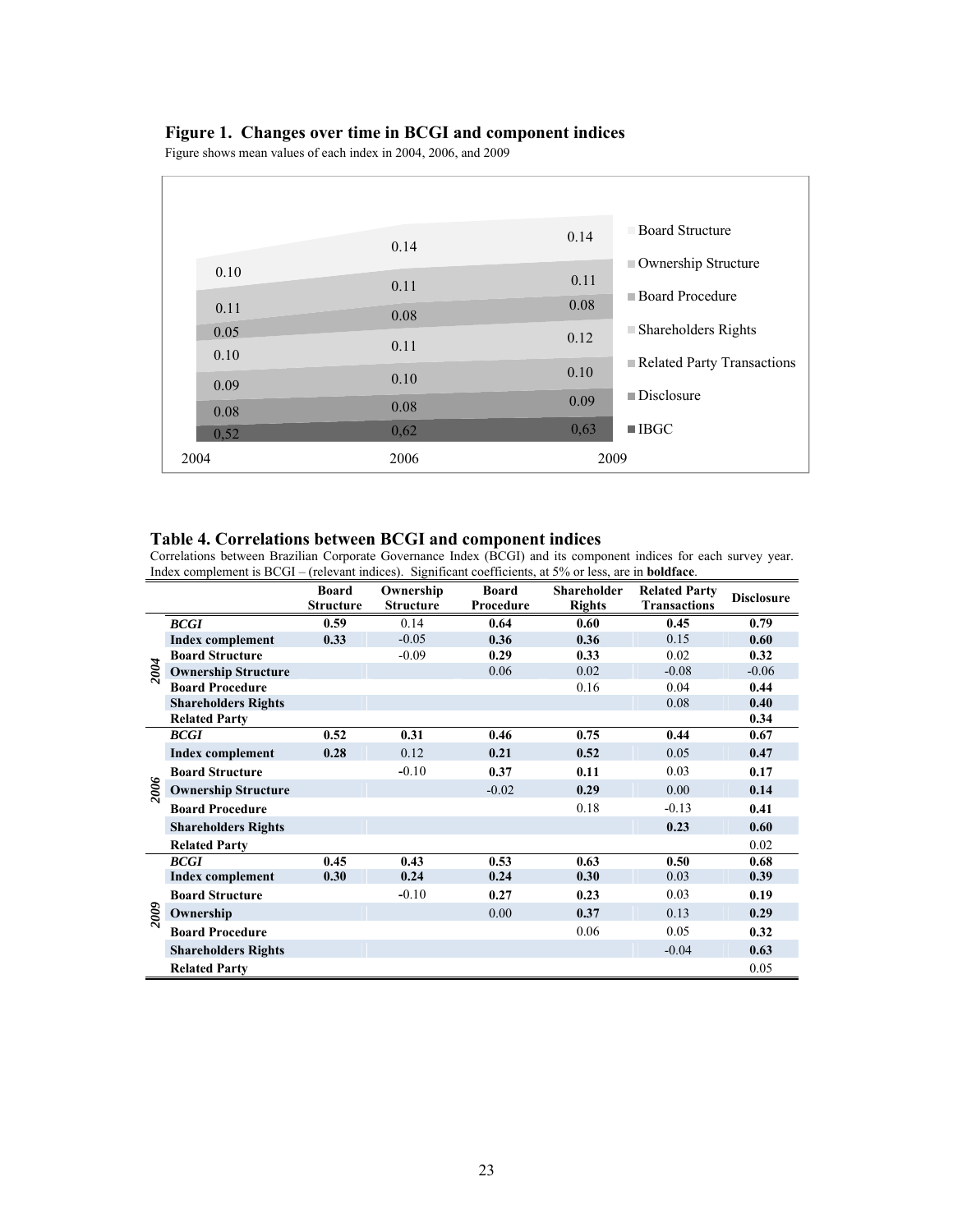## **Table 5. Evolution of BCGI**

## **Panel A: All Firms**

Average value for the Brazilian Corporate Governance Index (BCGI) by year, its difference across years and markets in which firms are listed. Number of firms in the sample in parentheses. Significant differences, at 5% or less, are in **boldface**.

|                                           | 2004         | <b>Difference</b><br>2004-2006 | 2006          | <b>Difference</b><br>2006-2009 | 2009          | <b>Difference</b><br>2004-2009 |
|-------------------------------------------|--------------|--------------------------------|---------------|--------------------------------|---------------|--------------------------------|
| <b>All Firms in sample</b>                | 0.53<br>(83) | $0.09***$                      | 0.62<br>(141) | 0.01                           | 0.63<br>(136) | $0.10***$                      |
| Novo Mercado &<br>Level II ( $NM&L2$ )    | 0.71<br>(7)  | $-0.01$                        | 0.70<br>(68)  | 0.01                           | 0.71<br>(70)  | 0.00                           |
| Regular & Level I<br>(Reg&L1)             | 0.51<br>(76) | $0.03*$                        | 0.54<br>(73)  | 0.02                           | 0.55<br>(66)  | $0.04**$                       |
| Difference in means<br>(NM&L2 vs. Reg&L1) | $0.20***$    |                                | $0.17***$     |                                | $0.15***$     |                                |

#### **Panel B: Only Overlapping Firms**

Average value BCGI by year for firms that responded the survey in more than one year. Number of firms (in parenthesis) corresponds to the number of firms that responded the two surveys and (except for last row) did not migrate from a Reg&L1 to a NM&L2 listing. Last row includes only migrating firms. Significant differences, at 5% or less, are in **boldface**.

|                                   | 2004 & 2006 overlap |      |                   |      | 2006 & 2009 overlap |            |              | 2004 & 2009 overlap |            |  |
|-----------------------------------|---------------------|------|-------------------|------|---------------------|------------|--------------|---------------------|------------|--|
|                                   | 2004                | 2006 | <b>Difference</b> | 2006 | 2009                | difference | 2004         | 2009                | difference |  |
| <b>All Firms</b>                  | 0.54<br>(36)        | 0.60 | $0.06*$           | 0.63 | 0.64<br>(81)        | 0.01       | 0.55<br>(29) | 0.63                | $0.08**$   |  |
| <b>NM&amp;L2</b><br>in both years | 0.71<br>(5)         | 0.75 | 0.04              | 0.70 | 0.69<br>(45)        | $-0.01$    | 0.72<br>(6)  | 0.77                | 0.05       |  |
| $Reg\&L1$<br>in both years        | 0.50<br>(27)        | 0.54 | 0.04              | 0.54 | 0.57<br>(35)        | 0.03       | 0.51<br>(21) | 0.57                | $0.06*$    |  |
| <b>Migrating firms</b>            | 0.61<br>(4)         | 0.62 | 0.01              | 0.69 | 0.71<br>(1)         | 0.02       | 0.72<br>(2)  | 0.73                | 0.01       |  |

\*, \*\*, and \*\*\* indicate significance levels at 10%, 5%, and 1% levels **(in boldface)**.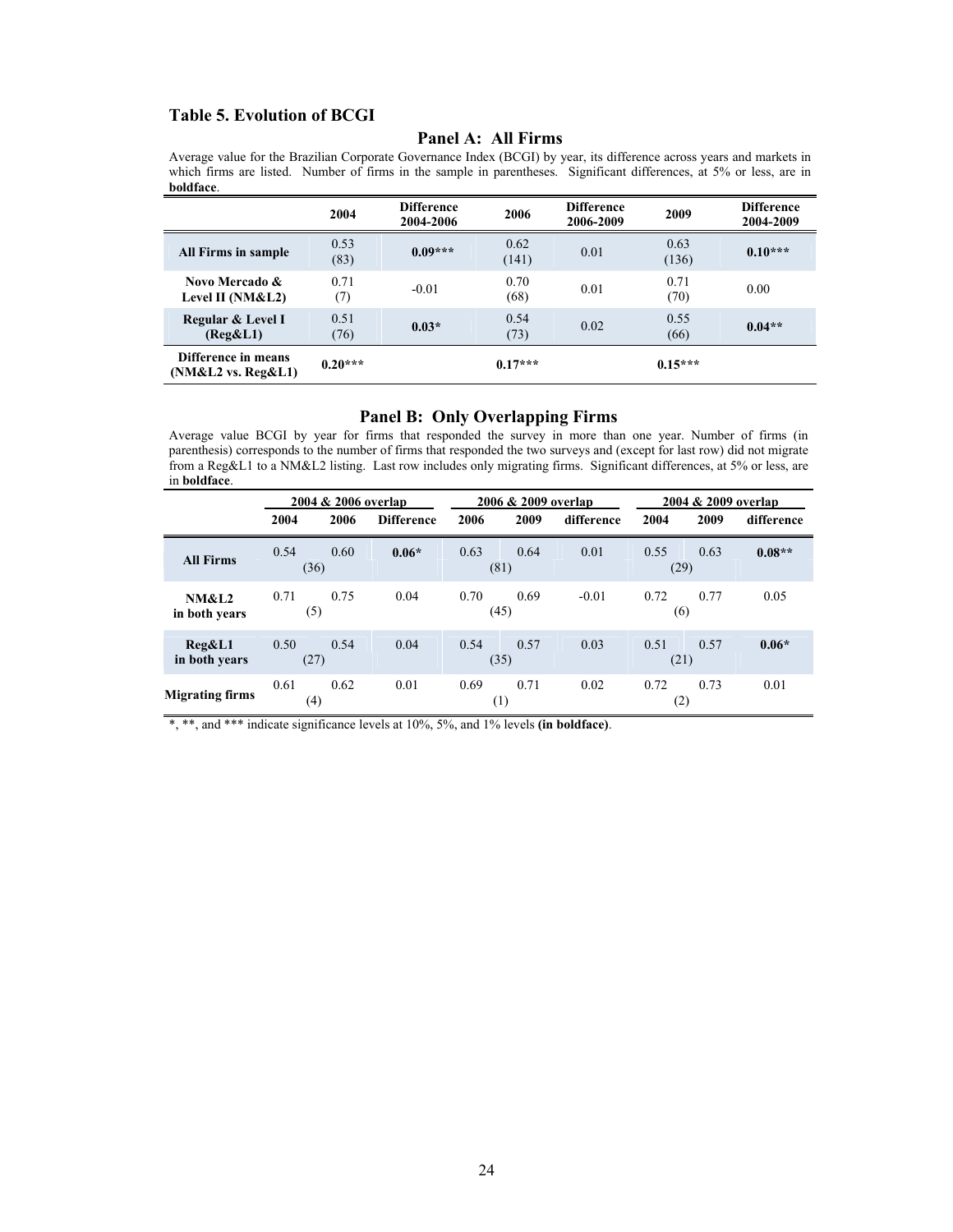# **Table 6. Evolution of corporate governance Index Panel A: All Firms**

|                                     | The sample consists of 03 Digaman private mins in 2004, THT in 2000 and 150 in 2007. |                                |      |                              |      |                                |  |  |  |  |
|-------------------------------------|--------------------------------------------------------------------------------------|--------------------------------|------|------------------------------|------|--------------------------------|--|--|--|--|
|                                     | 2004                                                                                 | <b>Difference</b><br>2004-2006 | 2006 | <b>Difference</b><br>2006-09 | 2009 | <b>Difference</b><br>2004-2009 |  |  |  |  |
| <b>Board Structure</b>              | 0.45                                                                                 | 0.05                           | 0.50 | $-0.01$                      | 0.51 | $0.06**$                       |  |  |  |  |
| <b>Board independence</b>           | 0.48                                                                                 | $0.09**$                       | 0.57 | $-0.01$                      | 0.56 | $0.08**$                       |  |  |  |  |
| Audit committee and<br>fiscal board | 0.41                                                                                 | 0.00                           | 0.41 | 0.04                         | 0.44 | 0.03                           |  |  |  |  |
| <b>Ownership Structure</b>          | 0.53                                                                                 | $0.06***$                      | 0.59 | 0.01                         | 0.60 | $0.07***$                      |  |  |  |  |
| <b>Board Procedure</b>              | 0.59                                                                                 | $0.05*$                        | 0.64 | $0.07**$                     | 0.71 | $0.12***$                      |  |  |  |  |
| <b>Minority Shareholder Rights</b>  | 0.32                                                                                 | $0.18***$                      | 0.50 | $-0.02$                      | 0.49 | $0.17***$                      |  |  |  |  |
| <b>Related Party Transactions</b>   | 0.65                                                                                 | 0.00                           | 0.65 | $-0.01$                      | 0.64 | $-0.01$                        |  |  |  |  |
| <b>Disclosure</b>                   | 0.63                                                                                 | $0.19***$                      | 0.82 | 0.02                         | 0.84 | $0.21***$                      |  |  |  |  |

The sample consists of 83 Brazilian private firms in 2004, 141 in 2006 and 136 in 2009.

## **Panel B: By Listing Levels**

Sample is same as panel A. Evolution of corporate governance index by listing levels.

|                                            | <b>Regular Market and Level I</b> |                                  |      |                              |      |                                |  |  |  |  |  |  |
|--------------------------------------------|-----------------------------------|----------------------------------|------|------------------------------|------|--------------------------------|--|--|--|--|--|--|
|                                            | 2004                              | <b>Difference</b><br>2004-2006   | 2006 | <b>Difference</b><br>2006-09 | 2009 | <b>Difference</b><br>2004-2009 |  |  |  |  |  |  |
| <b>Board Structure</b>                     | 0.44                              | 0.05                             | 0.49 | 0.01                         | 0.50 | $0.06*$                        |  |  |  |  |  |  |
| <b>Board independence</b>                  | 0.47                              | 0.04                             | 0.51 | 0.01                         | 0.52 | 0.05                           |  |  |  |  |  |  |
| <b>Audit committee and fiscal</b><br>board | 0.40                              | 0.05                             | 0.45 | 0.02                         | 0.47 | 0.07                           |  |  |  |  |  |  |
| <b>Ownership Structure</b>                 | 0.53                              | $-0.01$                          | 0.52 | $-0.02$                      | 0.50 | $-0.03$                        |  |  |  |  |  |  |
| <b>Board Procedure</b>                     | 0.58                              | 0.03                             | 0.61 | $0.09**$                     | 0.70 | $0.12***$                      |  |  |  |  |  |  |
| <b>Minority Shareholder Rights</b>         | 0.28                              | 0.03                             | 0.31 | $-0.03$                      | 0.28 | 0.00                           |  |  |  |  |  |  |
| <b>Related Party Transactions</b>          | 0.65                              | $-0.03$                          | 0.62 | 0.01                         | 0.63 | $-0.02$                        |  |  |  |  |  |  |
| <b>Disclosure</b>                          | 0.61                              | $0.07**$                         | 0.68 | 0.03                         | 0.71 | $0.10***$                      |  |  |  |  |  |  |
|                                            |                                   | <b>Novo Mercado and Level II</b> |      |                              |      |                                |  |  |  |  |  |  |
| <b>Board Structure</b>                     | 0.59                              | $-0.08$                          | 0.51 | 0.01                         | 0.52 | $-0.07$                        |  |  |  |  |  |  |
| <b>Board independence</b>                  | 0.64                              | $-0.01$                          | 0.63 | $-0.03$                      | 0.60 | $-0.04$                        |  |  |  |  |  |  |
| <b>Audit committee and fiscal</b><br>board | 0.52                              | $-0.16$                          | 0.36 | 0.06                         | 0.42 | $-0.10$                        |  |  |  |  |  |  |
| <b>Ownership Structure</b>                 | 0.60                              | 0.06                             | 0.66 | 0.03                         | 0.69 | 0.09                           |  |  |  |  |  |  |
| <b>Board procedure</b>                     | 0.69                              | $-0.02$                          | 0.67 | 0.06                         | 0.73 | 0.04                           |  |  |  |  |  |  |
| <b>Shareholder rights</b>                  | 0.82                              | $-0.11$                          | 0.71 | $-0.03$                      | 0.68 | $-0.14$                        |  |  |  |  |  |  |
| <b>Related party transactions</b>          | 0.66                              | 0.03                             | 0.69 | $-0.04$                      | 0.65 | $-0.01$                        |  |  |  |  |  |  |
| <b>Disclosure</b>                          | 0.92                              | 0.05                             | 0.97 | $-0.01$                      | 0.97 | 0.05                           |  |  |  |  |  |  |

\*, \*\*, and \*\*\* indicate significance levels at 10%, 5%, and 1% levels **(in boldface)**.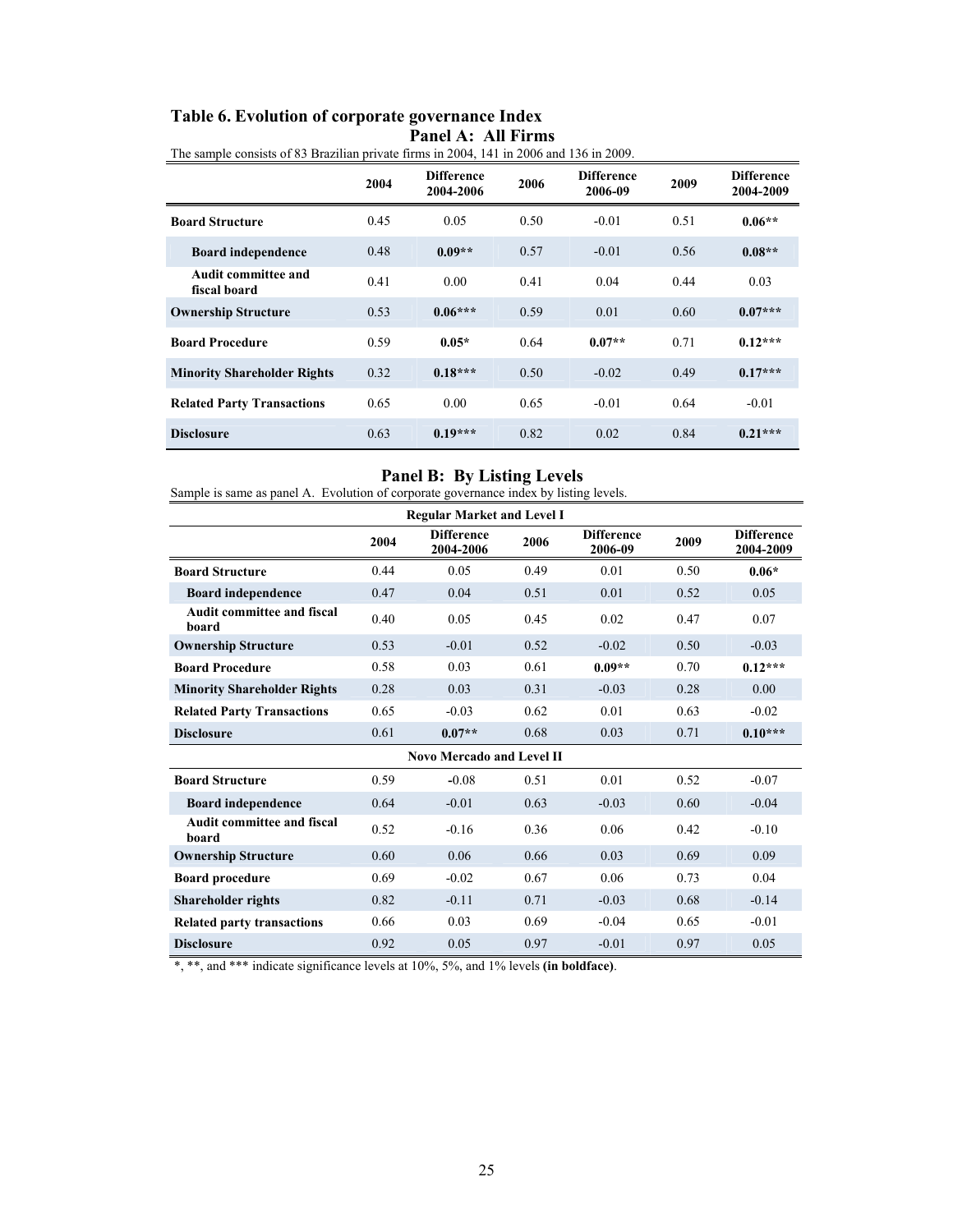# **Table 7. BCGI-non-NM and BCGI-NM across years and markets**

**Panel A. "BCGI-non-NM" (26 elements** *not* **required for Novo Mercado)**  Evolution of BCGI-non-NM Index (calculated by removing from BCGI the 10 elements that are required or Novo Mercado listing). Required elements are shown in Table 3.

|                                      | 2004         | <b>Difference</b><br>2004-06 | 2006          | <b>Difference</b><br>2006-09 | 2009          | <b>Difference</b><br>2004-09 |
|--------------------------------------|--------------|------------------------------|---------------|------------------------------|---------------|------------------------------|
| <b>All Firms</b>                     | 0.52<br>(83) | $0.04**$                     | 0.56<br>(141) | 0.00                         | 0.57<br>(136) | $0.05**$                     |
| <b>NM&amp;L2</b>                     | 0.62<br>(7)  | $-0.03$                      | 0.59<br>(68)  | $-0.01$                      | 0.61<br>(70)  | $-0.01$                      |
| Reg&L1                               | 0.51<br>(76) | 0.03                         | 0.54<br>(73)  | 0.01                         | 0.54<br>(66)  | 0.03                         |
| <b>Difference</b><br>NM&L2 vs Reg&L1 | $0.11***$    |                              | $0.05***$     |                              | $0.07**$      |                              |

# **Panel B. "BCGI-NM" (10 elements required for Novo Mercado)**

|                                        | 2004         | <b>Difference</b><br>2004-06 | 2006          | <b>Difference</b><br>2006-09 | 2009          | <b>Difference</b><br>2004-09 |
|----------------------------------------|--------------|------------------------------|---------------|------------------------------|---------------|------------------------------|
| <b>All Firms</b>                       | 0.48<br>(83) | $0.27***$                    | 0.75<br>(141) | 0.03                         | 0.78<br>(136) | $0.30***$                    |
| <b>NM&amp;L2</b>                       | 1.00<br>(7)  | 0.00                         | 1.00<br>(68)  | 0.00                         | 1.00<br>(70)  | 0.00                         |
| Reg&L1                                 | 0.43<br>(76) | $0.09**$                     | 0.52<br>(73)  | 0.03                         | 0.55<br>(66)  | $0.12***$                    |
| <b>Difference</b><br>$NM&L2$ vs $N1&R$ | $0.57***$    |                              | $0.48***$     |                              | $0.45***$     |                              |

\*, \*\*, and \*\*\* indicate significance levels at 10%, 5%, and 1% levels **(in boldface)**.

|                  |                                                                             | 2004 | 2006 | 2009 |
|------------------|-----------------------------------------------------------------------------|------|------|------|
| BdIn1            | Board includes one or more independent directors                            | 0.63 | 0.74 | 0.70 |
| Sh3              | Freezeout offer to minority shareholders based on shares'<br>economic value | 0.08 | 0.18 | 0.21 |
| Sh4              | Takeout rights on sale of control exceed legal minimum                      | 0.28 | 0.33 | 0.27 |
| Sh5              | Arbitration of disputes with shareholders                                   | 0.00 | 0.05 | 0.09 |
| Sh7              | Free float $\geq$ 25 % of total shares                                      | 0.83 | 0.70 | 0.64 |
| Di1              | Related party transactions disclosed to shareholders                        | 0.68 | 0.95 | 0.80 |
| D <sub>i</sub> 4 | English language financial statements                                       | 0.39 | 0.49 | 0.52 |
| Di <sub>5</sub>  | Financial statements include statement of cash flows                        | 0.46 | 0.49 | 0.47 |
| D <sub>i6</sub>  | Quarterly financial statements are consolidated                             | 0.55 | 0.55 | 0.92 |
| D <sub>i7</sub>  | Financial statements in IAS or US GAAP                                      | 0.82 | 0.90 | 0.92 |

#### **Table 8. Elements within BCGI-NM: adoption by Reg&L1 firms**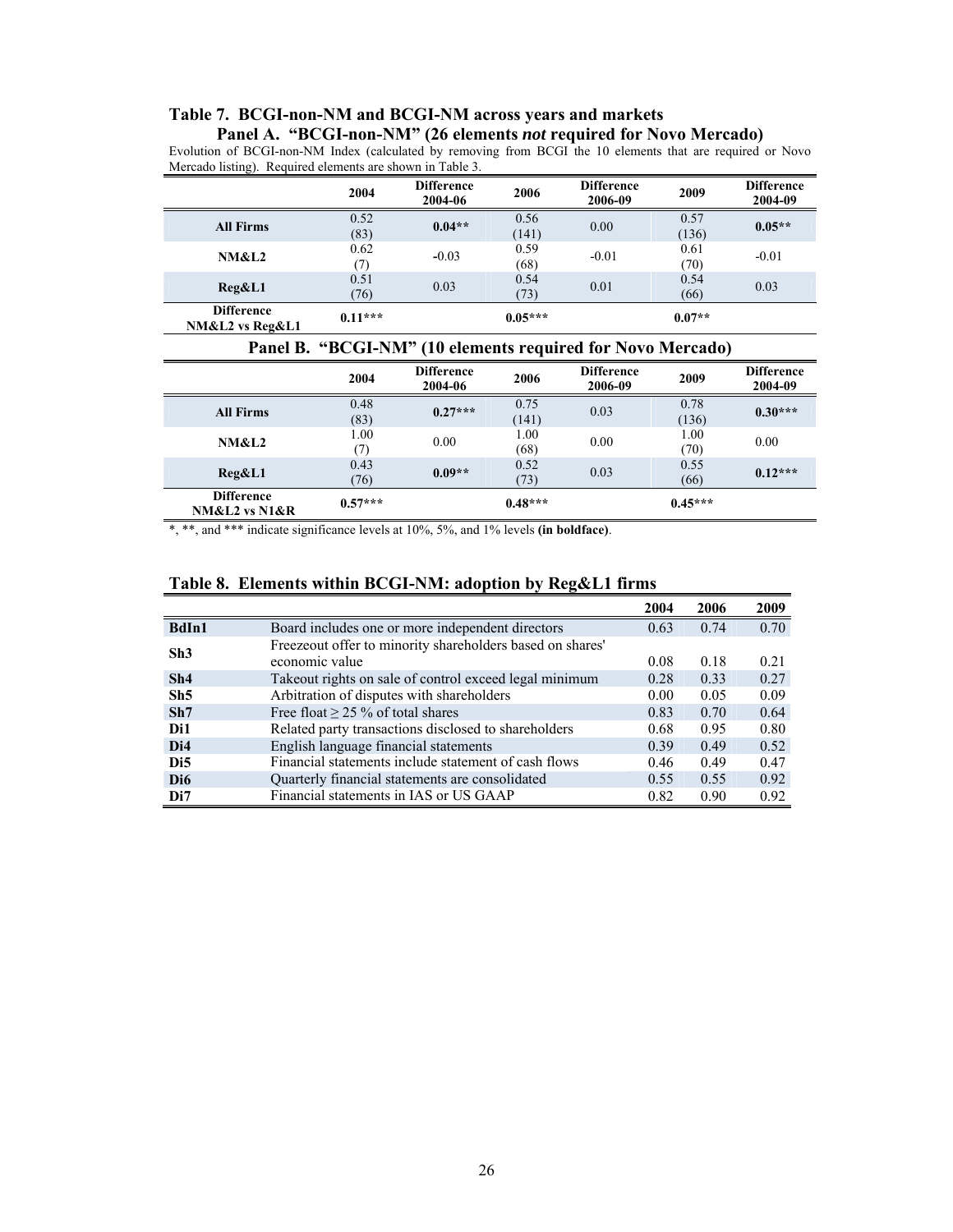| Evolution of sub-indices and differences between Novo Mercado/ Level II and Level I/ Regular Market firms. |      |                  |        |                   |  |  |  |  |
|------------------------------------------------------------------------------------------------------------|------|------------------|--------|-------------------|--|--|--|--|
|                                                                                                            |      | <b>NM&amp;L2</b> | Reg&L1 | <b>Difference</b> |  |  |  |  |
|                                                                                                            | 2004 | 0.59             | 0.44   | $0.15***$         |  |  |  |  |
| <b>Board Structure</b>                                                                                     | 2006 | 0.51             | 0.49   | 0.02              |  |  |  |  |
|                                                                                                            | 2009 | 0.52             | 0.50   | 0.02              |  |  |  |  |
|                                                                                                            | 2004 | 0.64             | 0.47   | $0.17***$         |  |  |  |  |
| <b>Board independence</b>                                                                                  | 2006 | 0.63             | 0.51   | $0.08***$         |  |  |  |  |
|                                                                                                            | 2009 | 0.60             | 0.52   | $0.08*$           |  |  |  |  |
| <b>Audit committee and fiscal</b>                                                                          | 2004 | 0.52             | 0.40   | 0.12              |  |  |  |  |
| board                                                                                                      | 2006 | 0.36             | 0.45   | $-0.09$           |  |  |  |  |
|                                                                                                            | 2009 | 0.42             | 0.47   | $-0.05$           |  |  |  |  |
|                                                                                                            | 2004 | 0.60             | 0.53   | $0.07*$           |  |  |  |  |
| Ownership                                                                                                  | 2006 | 0.66             | 0.52   | $0.14***$         |  |  |  |  |
|                                                                                                            | 2009 | 0.69             | 0.50   | $0.19***$         |  |  |  |  |
|                                                                                                            | 2004 | 0.69             | 0.58   | 0.11              |  |  |  |  |
| <b>Board procedure</b>                                                                                     | 2006 | 0.67             | 0.61   | $0.06*$           |  |  |  |  |
|                                                                                                            | 2009 | 0.73             | 0.70   | 0.03              |  |  |  |  |
|                                                                                                            | 2004 | 0.82             | 0.28   | $0.54***$         |  |  |  |  |
| <b>Shareholder rights</b>                                                                                  | 2006 | 0.71             | 0.31   | $0.40***$         |  |  |  |  |
|                                                                                                            | 2009 | 0.68             | 0.28   | $0.40***$         |  |  |  |  |
|                                                                                                            | 2004 | 0.66             | 0.65   | 0.01              |  |  |  |  |
| <b>Related party transactions</b>                                                                          | 2006 | 0.69             | 0.62   | 0.07              |  |  |  |  |
|                                                                                                            | 2009 | 0.65             | 0.63   | 0.02              |  |  |  |  |
|                                                                                                            | 2004 | 0.92             | 0.61   | $0.31***$         |  |  |  |  |
| <b>Disclosure</b>                                                                                          | 2006 | 0.97             | 0.68   | $0.29***$         |  |  |  |  |
|                                                                                                            | 2009 | 0.97             | 0.71   | $0.26***$         |  |  |  |  |

**Table 9. Comparison of NM&L2 and L1&RM across indices and years**

\*, \*\*, and \*\*\* indicate significance levels at 10%, 5%, and 1% levels **(in boldface)**.

#### **Table 10. Private Equity and Venture Capital Effect**

Brazilian Corporate Governance Index average scores for IPO firms in the 2009 survey, divided into PEVC sponsored (24 firms) and non-sponsored (28 firms).

|                   | <b>BCGI</b> | Board<br>Structure | Ownership<br><b>Structure</b> | <b>Board</b><br>procedure | <b>Shareholder</b><br>rights | Related<br>party<br>transactions | <b>Disclosure</b> |
|-------------------|-------------|--------------------|-------------------------------|---------------------------|------------------------------|----------------------------------|-------------------|
| <b>PEVC</b>       | 0.69        | 0.50               | 0.65                          | 0.78                      | 0.64                         | 0.65                             | 0.95              |
| <b>Non PEVC</b>   | 0.66        | 0.47               | 0.68                          | 0.57                      | 0.65                         | 0.65                             | 0.96              |
| <b>Difference</b> | 0.03        | 0.03               | $-0.03$                       | $0.21***$                 | $-0.01$                      | 0.00                             | $-0.01$           |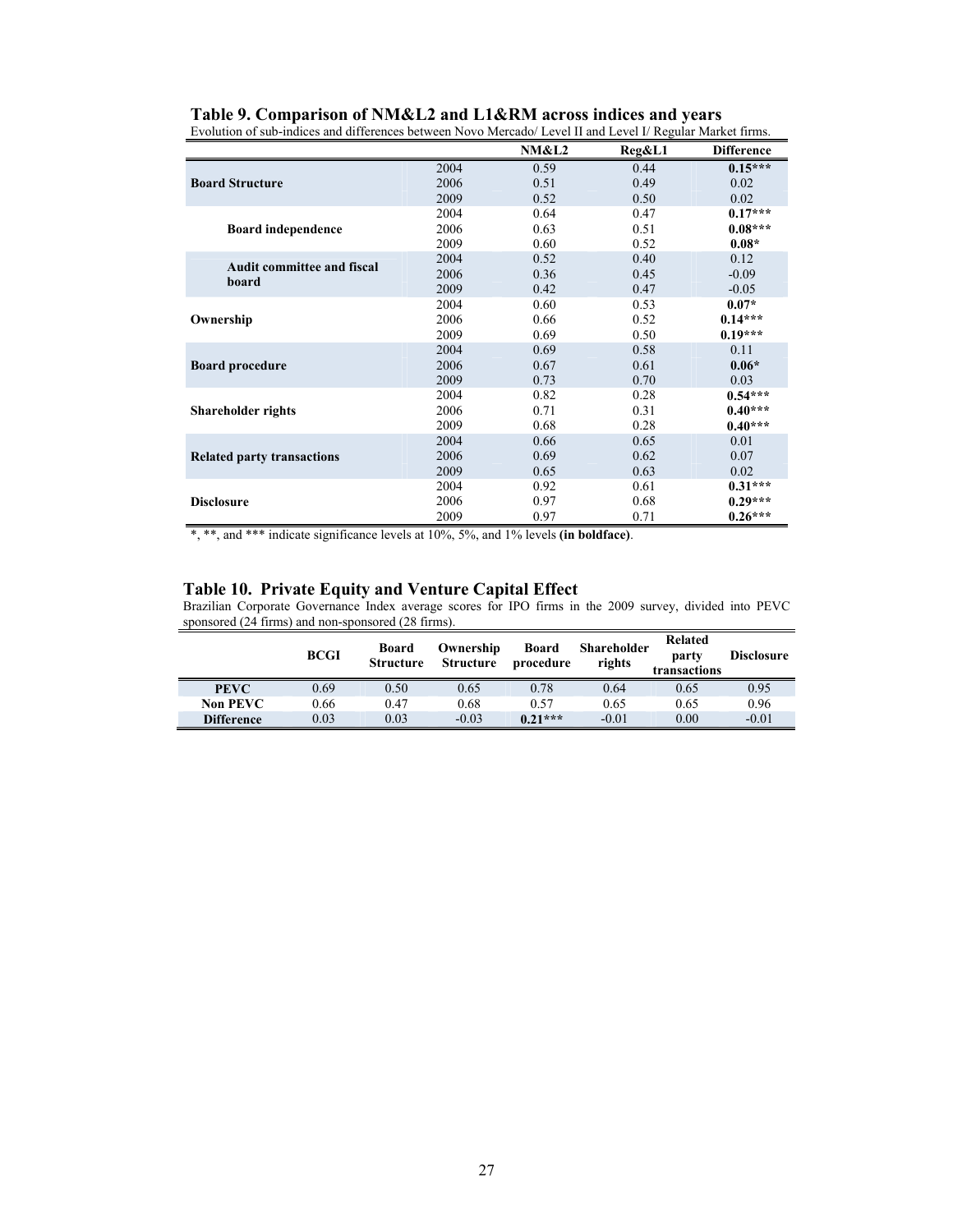#### **Table 11. Non-governance Variables**

Table describes and provides summary statistics for the principal non-governance variables used in this paper. Sample is 59 Brazilian private firms with governance data for 2004, 76 firms for 2006, and 101 firms for 2009, with sufficient data to compute Tobin's *q* and covariates. We exclude financial firms. Data is from Economatica unless otherwise stated. Tobin's *q* is measured at year ends. Monetary amounts in millions of Brazilian Reais.

| Tobin's q                       | Computed as (book value of debt + market value of common and<br>preferred shares)/(book value of assets). Market value is based on last<br>trade during the year for firms with less than daily trading. |  |  |  |  |  |
|---------------------------------|----------------------------------------------------------------------------------------------------------------------------------------------------------------------------------------------------------|--|--|--|--|--|
| <b>Assets</b>                   | Total assets                                                                                                                                                                                             |  |  |  |  |  |
| <b>Book Leverage</b>            | Total liabilities/(total assets)                                                                                                                                                                         |  |  |  |  |  |
| <b>Years listed</b>             | Number of years since original listing (as of 2006)                                                                                                                                                      |  |  |  |  |  |
| Sales growth                    | Arithmetic average growth                                                                                                                                                                                |  |  |  |  |  |
| <b>PPE-to-sales</b>             | Ratio of property, plant and equipment to sales.                                                                                                                                                         |  |  |  |  |  |
| <b>Net income-to-assets</b>     | Ratio of net income to assets.                                                                                                                                                                           |  |  |  |  |  |
| <b>EBIT-to-sales</b>            | Ratio of earnings before income and taxes to sales.                                                                                                                                                      |  |  |  |  |  |
| <b>Share turnover</b>           | Common + preferred shares traded/(common + preferred shares)                                                                                                                                             |  |  |  |  |  |
| Ownership                       | Percentage share ownership by largest shareholder.                                                                                                                                                       |  |  |  |  |  |
| <b>State ownership</b>          | Fractional ownership by the state                                                                                                                                                                        |  |  |  |  |  |
| <b>Business group dummy</b>     | 1 if firm belongs to business group in year t, 0 otherwise.                                                                                                                                              |  |  |  |  |  |
| <b>ADR</b> dummy                | 1 if firm has issued ADRs in the US; 0 otherwise.                                                                                                                                                        |  |  |  |  |  |
| <b>Industry dummy variables</b> | 8 industry groups, plus residual <i>other</i> category for total of 9 groups.                                                                                                                            |  |  |  |  |  |

#### **Panel A. Variable definitions**

## **Panel B. Summary Statistics**

| <b>Variable</b>             | Mean    | Median  | Std. Dev. | <b>Minimum</b> | <b>Maximum</b> |
|-----------------------------|---------|---------|-----------|----------------|----------------|
| <b>BCGI</b>                 | 6.10    | 6.31    | 1.36      | 2.01           | 9.01           |
| <b>BCGI-NM</b>              | 7.20    | 7.66    | 2.99      | 0.00           | 10.00          |
| <b>BCGI-non-NM</b>          | 3.42    | 3.53    | 0.75      | 0.89           | 5.08           |
| Tobin's <i>a</i>            | 1.39    | 0.81    | 3.60      | 0.00           | 38.00          |
| Ln(Tobin's q)               | $-0.22$ | $-0.21$ | 0.93      | $-2.65$        | 3.64           |
| Ln(assets)                  | 13.94   | 13.93   | 1.97      | 7.47           | 19.96          |
| Leverage                    | 0.42    | 0.27    | 1.72      | 0.00           | 29.56          |
| <b>Years listed</b>         | 2.28    | 2.39    | 0.92      | 0.00           | 3.83           |
| Sales growth                | 0.69    | 0.80    | 0.56      | $-1.00$        | 2.38           |
| <b>PPE/sales</b>            | 0.88    | 0.41    | 1.47      | 0.01           | 8.68           |
| Net income/assets           | 0.03    | 0.04    | 0.14      | $-0.97$        | 0.53           |
| <b>EBIT/sales</b>           | 0.15    | 0.08    | 0.58      | $-1.14$        | 5.00           |
| <b>Share turnover</b>       | 0.44    | 0.24    | 0.55      | 0.00           | 3.37           |
| Ownership                   | 0.52    | 0.52    | 0.27      | 0.00           | 1.00           |
| <b>State ownership</b>      | 0.02    | 0.00    | 0.06      | 0.00           | 0.34           |
| <b>Business group dummy</b> | 0.11    | 0.00    | 0.31      | 0.00           | 1.00           |
| <b>ADR</b> dummy            | 0.17    | 0.00    | 0.37      | 0.00           | 1.00           |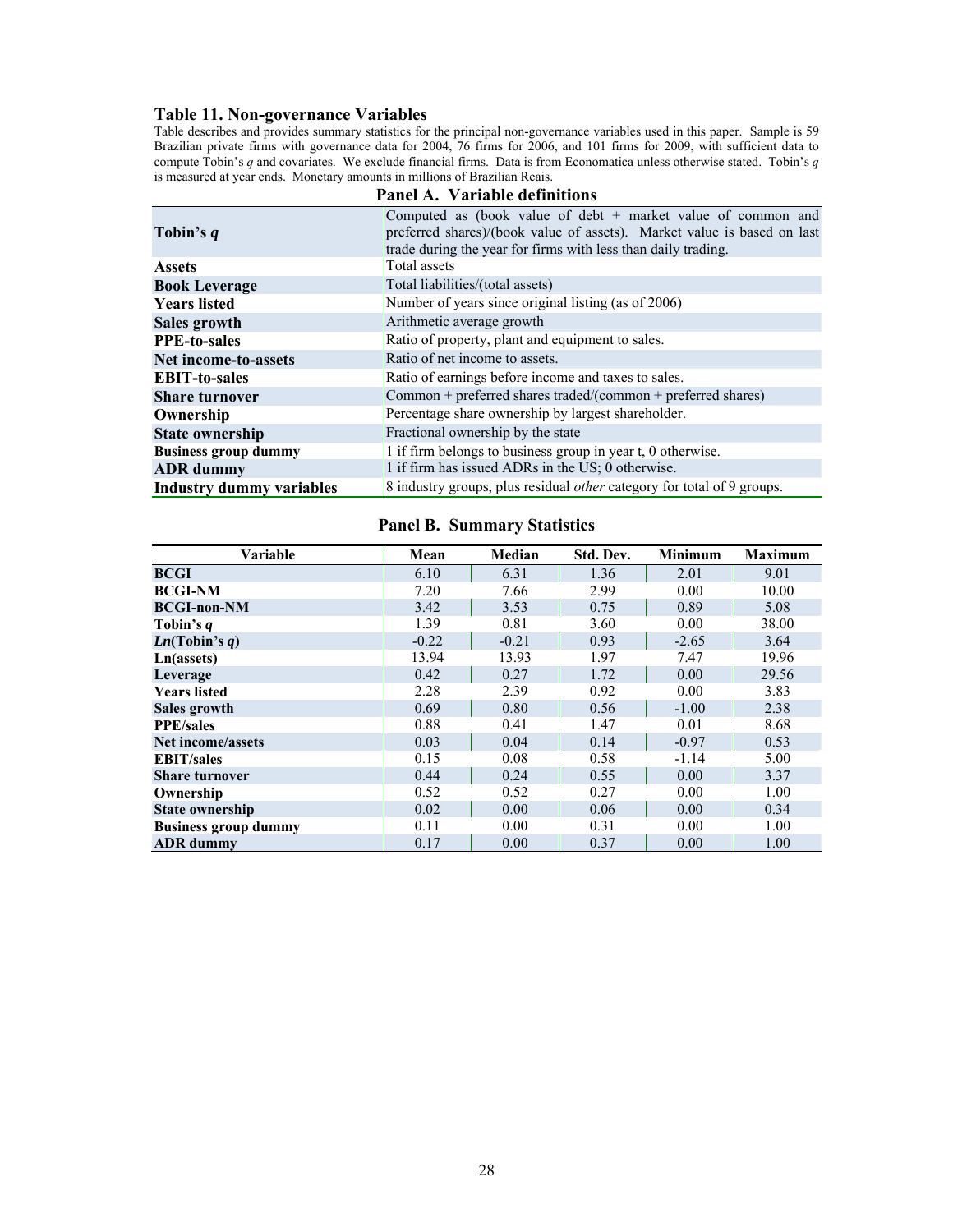## **Table 12. Which rules predict Tobin's** *q***: Full sample**

Table shows coefficients for pooled OLS and firm random effects (RE) regressions of ln(Tobin's *q*) on corporate governance indices and covariates for 146 non-financial Brazilian private firms which responded to one or more of the 2004, 2006, and 2009 surveys. Indices are defined in text. Observations are excluded as outliers if a studentized residual from regressing *ln*(Tobin's *q*) on governance index (year-by-year for panel data) *>* ±1.96. All regressions include constant term and year dummies. *t*-statistics with firm clusters are in parentheses.

|                               | (1)        | (2)                   | (3)        | (4)                                    | (5)        | (6)        | (7)        | (8)                   |
|-------------------------------|------------|-----------------------|------------|----------------------------------------|------------|------------|------------|-----------------------|
|                               | Pooled     | <b>RE</b>             | Pooled     | RE                                     | Pooled     | <b>RE</b>  | Pooled     | <b>RE</b>             |
|                               |            | $0.106***$ $0.114***$ |            |                                        |            |            |            |                       |
| <b>Overall Index (BCGI)</b>   | (3.16)     | (3.03)                |            |                                        |            |            |            |                       |
| <b>Non-Novo Mercado Index</b> |            |                       | 0.027      | 0.025                                  |            |            | 0.013      | 0.008                 |
|                               |            |                       | (1.02)     | (0.85)                                 |            |            | (0.49)     | (0.30)                |
| <b>Novo Mercado Index</b>     |            |                       |            |                                        | $0.118***$ | $0.124***$ | $0.115***$ | $0.122***$            |
|                               |            |                       |            |                                        | (3.56)     | (3.30)     | (3.44)     | (3.35)                |
| <b>Years Listed</b>           |            |                       |            | $-0.134***-0.134***-0.148***-0.154***$ | $-0.104**$ | $-0.099**$ | $-0.104**$ | $-0.100**$            |
|                               | $(-3.38)$  | $(-3.52)$             | $(-3.62)$  | $(-3.91)$                              | $(-2.51)$  | $(-2.46)$  | $(-2.53)$  | $(-2.50)$             |
| Ln(Assets)                    | $-0.025$   | $-0.039*$             | $-0.013$   | $-0.027$                               | $-0.023$   | $-0.038*$  | $-0.024$   | $-0.038*$             |
|                               | $(-1.05)$  | $(-1.65)$             | $(-0.55)$  | $(-1.15)$                              | $(-0.95)$  | $(-1.65)$  | $(-0.98)$  | $(-1.65)$             |
| <b>Book Leverage</b>          | $0.422***$ | $0.362***$            | $0.408***$ | $0.347***$                             | $0.426***$ | $0.368***$ | $0.427***$ | $0.368***$            |
|                               | (7.41)     | (6.08)                | (6.88)     | (5.19)                                 | (7.56)     | (6.53)     | (7.60)     | (6.50)                |
| Sales Growth (3 years)        | 0.017      | 0.033                 | 0.036      | 0.050                                  | 0.011      | 0.041      | 0.010      | 0.039                 |
|                               | (0.29)     | (0.64)                | (0.58)     | (0.92)                                 | (0.20)     | (0.83)     | (0.17)     | (0.79)                |
| <b>PPE</b> -to-sales          | $-0.013$   | $-0.015$              | $-0.011$   | $-0.013$                               | $-0.014$   | $-0.014$   | $-0.015$   | $-0.015$              |
|                               | $(-1.20)$  | $(-1.35)$             | $(-1.01)$  | $(-1.14)$                              | $(-1.32)$  | $(-1.35)$  | $(-1.34)$  | $(-1.36)$             |
| <b>Net Income-to-Assets</b>   | $0.682**$  | 0.347                 | $0.648*$   | 0.319                                  | $0.655*$   | 0.328      | $0.667*$   | 0.332                 |
|                               | (1.98)     | (1.40)                | (1.88)     | (1.32)                                 | (1.91)     | (1.36)     | (1.94)     | (1.38)                |
| <b>EBIT-to-Sales</b>          | $0.006***$ | $0.006***$            | $0.006***$ | $0.006***$                             | $0.007***$ | $0.007***$ |            | $0.007***$ $0.007***$ |
|                               | (3.23)     | (3.37)                | (2.99)     | (3.07)                                 | (3.34)     | (3.35)     | (3.35)     | (3.35)                |
| <b>Share Turnover</b>         | 0.039      | 0.031                 | $0.075*$   | 0.057                                  | 0.029      | 0.018      | 0.028      | 0.018                 |
|                               | (0.87)     | (0.81)                | (1.66)     | (1.29)                                 | (0.64)     | (0.45)     | (0.61)     | (0.44)                |
| <b>Inside Ownership</b>       | $-0.027$   | 0.005                 | $-0.079$   | $-0.056$                               | $-0.030$   | 0.010      | $-0.026$   | 0.012                 |
|                               | $(-0.32)$  | (0.06)                | $(-0.93)$  | $(-0.65)$                              | $(-0.35)$  | (0.11)     | $(-0.29)$  | (0.13)                |
| <b>ADR</b>                    | $0.168**$  | $0.207**$             | $0.177**$  | $0.213***$                             | $0.167**$  | $0.203**$  | $0.168**$  | $0.204**$             |
|                               | (2.03)     | (2.55)                | (2.14)     | (2.61)                                 | (2.06)     | (2.56)     | (2.06)     | (2.55)                |
| <b>State Ownership</b>        | $-0.168$   | $-0.079$              | $-0.044$   | 0.043                                  | $-0.051$   | 0.063      | $-0.078$   | 0.046                 |
|                               | $(-0.46)$  | $(-0.25)$             | $(-0.12)$  | (0.13)                                 | $(-0.13)$  | (0.19)     | $(-0.20)$  | (0.14)                |
| <b>Business Group</b>         | $-0.200**$ | $-0.163**$            | $-0.208**$ | $-0.161*$                              | $-0.181**$ | $-0.138*$  | $-0.185**$ | $-0.141*$             |
|                               | $(-2.21)$  | $(-1.97)$             | $(-2.29)$  | $(-1.93)$                              | $(-2.01)$  | $(-1.66)$  | $(-2.03)$  | $(-1.68)$             |
| <b>Observations</b>           | 236        | 236                   | 236        | 236                                    | 236        | 236        | 236        | 236                   |
| Median RE λ<br>$\mathbb{R}^2$ |            | 0.3285                |            | 0.3370                                 |            | 0.3487     |            | 0.3495                |
|                               | 0.3536     | 0.4043                | 0.3184     | 0.3702                                 | 0.3559     | 0.4061     | 0.3536     | 0.4068                |

\*, \*\*, and \*\*\* indicate significance levels at 10%, 5%, and 1% levels **(in boldface)**.